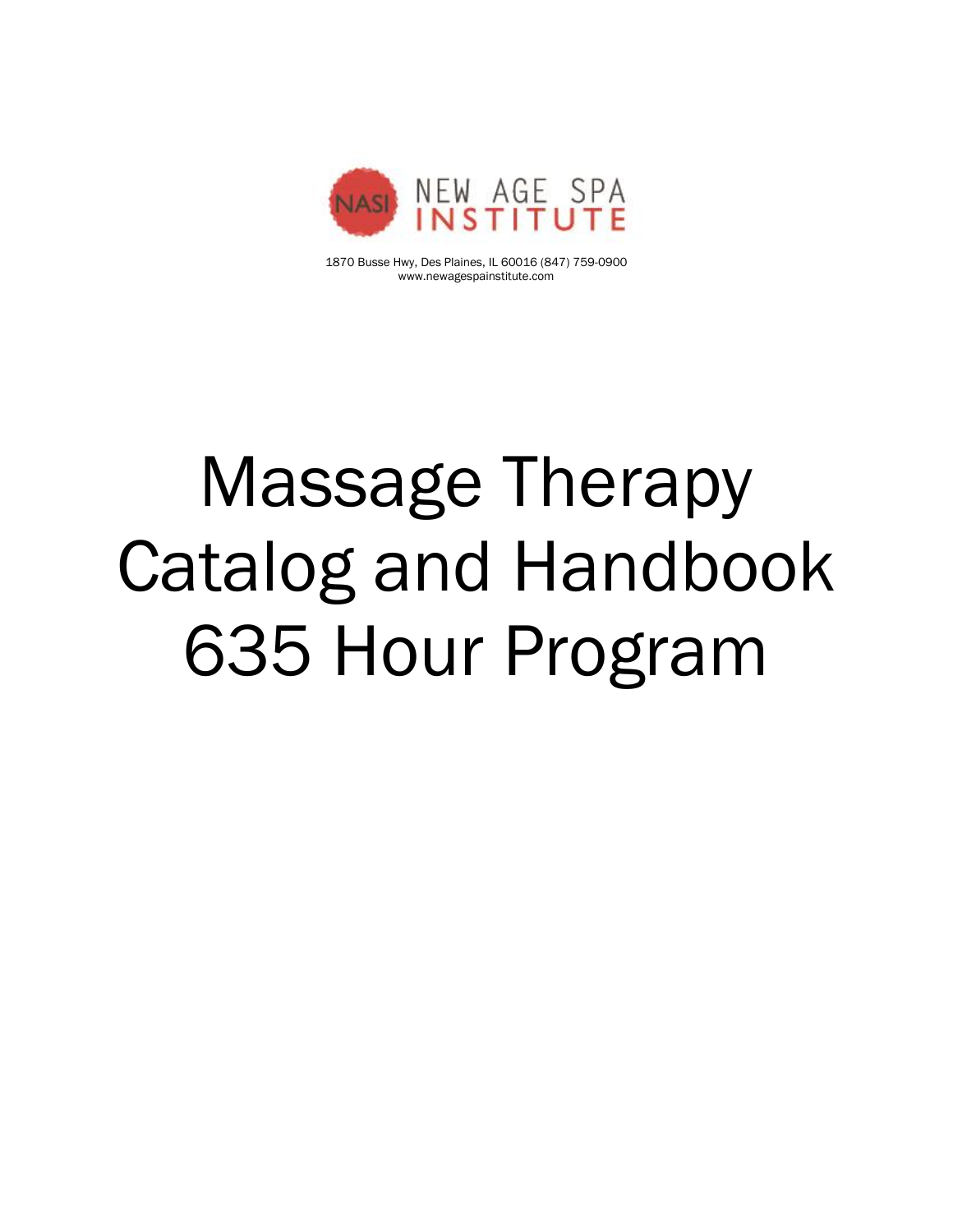#### Table of Contents

- 1. Ownership and Licensure Contact information Facility School Personnel
- 2. Mission of The New Age Spa Institute
- 3. Admissions and Enrollment Requirement Class Calendar and Attendance
- 4. Curriculum Grading procedure Instructional methods Massage therapy course outline Graduation requirements Licensure requirements Career opportunities Career Employment Assistance Program
- 5. Incomplete Enrollments Withdrawal requirements Leave of Absence Refund policy
- 6. Student support services Evaluations and Academic advising Privacy and File access policy Handicap policy OSHA (Occupational Safety and Health Administration) Transferability of credits
- 7. Standards of Professionalism Uniforms and kits Code of conduct Disciplinary policies **Grievances**
- 8. Satisfactory Academic Progress Attendance progress evaluations Academic progress evaluation Interruptions, course incompletes, withdrawals
- 9. Code of Ethics
- 10. Cost of Attendance Payments terms General cost of attendance Course costs and class start dates
- 11. Statement of Nondiscrimination
- 12. Student Clauses
- 13. Consumer Information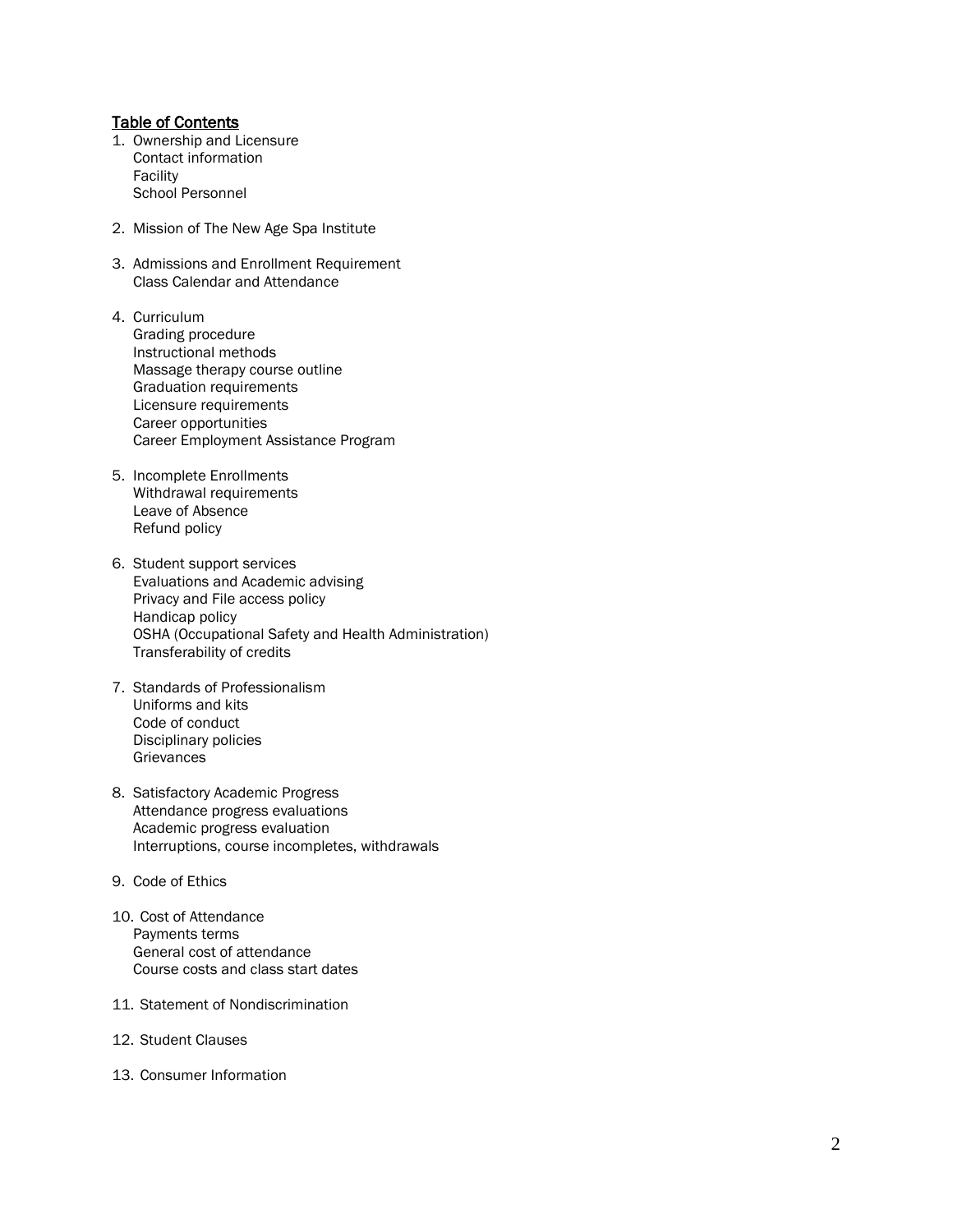#### Ownership, Licensure, and Accreditation

The New Age Spa Institute is a privately owned school.

The New Age Spa Institute is approved by the "Division of Private Business and Vocational Schools of the Illinois Board of Higher Education", which is the requirement for taking the National Certification Exam or the Massage and Bodywork Licensing Exams.

The New Age Spa Institute is also an accredited CIDESCO learning facility. The New Age Spa Institute is not accredited by an accrediting body recognized by the U.S. Department of Education.

Programs are approved by the Illinois State Approving Agency for the enrollment of qualified veterans and/or other eligible persons to receive Montgomery GI Bill education benefits.

Current licenses and certifications may be reviewed at the school office during regular business hours. Contact The New Age Spa Institute Director during normal business hours to schedule an appointment to review certification documents and obtain other consumer information regarding the institution, enrollment or financial aid programs\*offered.\*

#### Contact information:

#### The New Age Spa Institute

Director: Monika Machej 1870 Busse Hwy Des Plaines, IL 60016 Phone: (847) 759-0900 Fax: (847) 759- 0997

#### Illinois Board of Higher Education

1 N Old State Capitol Plaza, Suite 333 Springfield, IL 62701 www.ibhe.org Phone: (217) 782-2551

#### Better Business Bureau

810 E. State St Rockford, IL 61104 Phone: (815) 963-2226 Fax: (815) 963-0329

#### United States Department of Veterans' Affairs: Chicago Regional Benefits Office

2122 W Taylor Street Chicago, IL 60612 Phone: 800-827-1000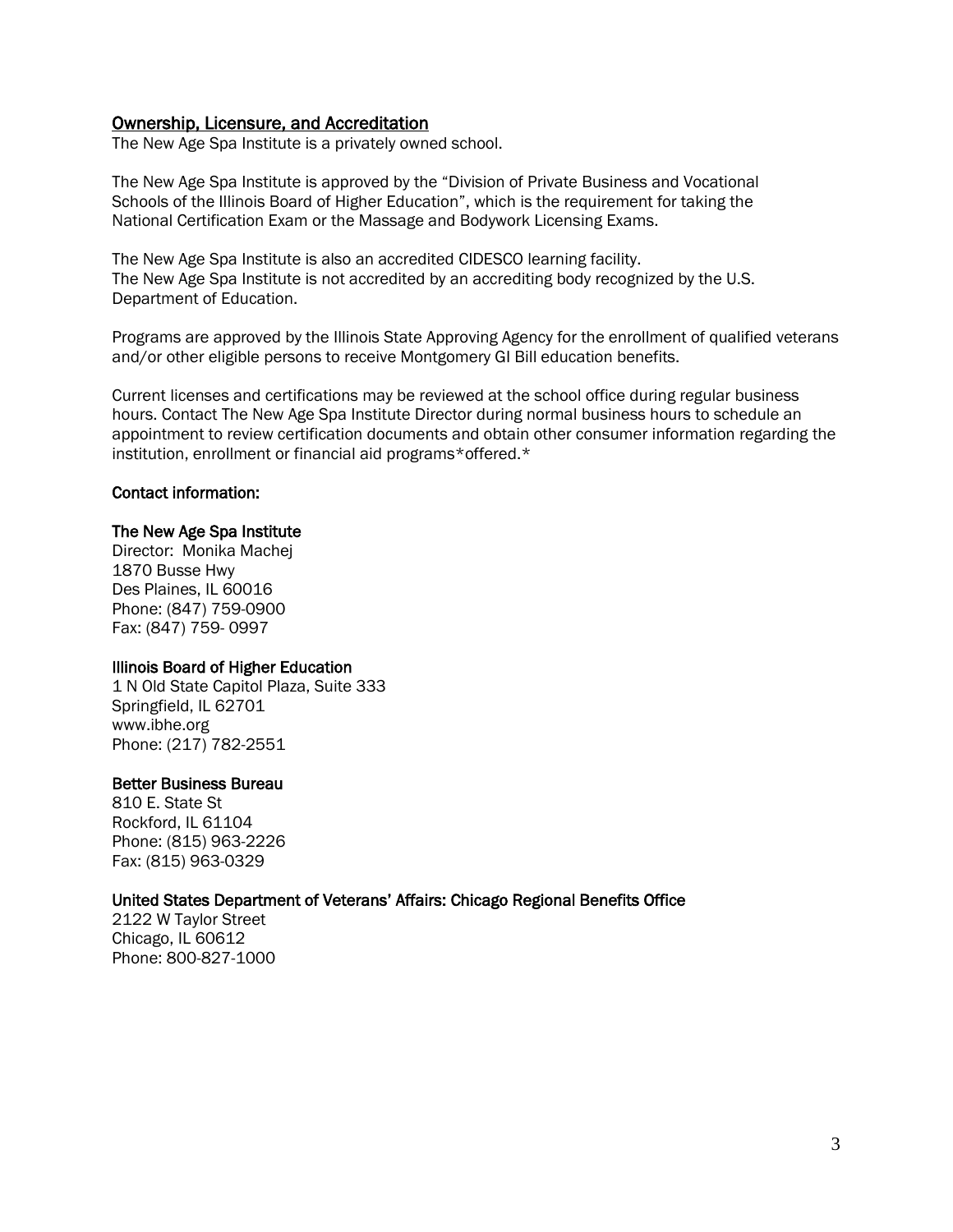# **Facility**

The New Age Spa Institute facility includes:

- 10,400 square feet of newly remodeled, state-of-the-art space
- Office space for administration, testing, and education
- Reception, show room, and waiting area
- Classrooms for theoretical and practical training, including a full shower for mud treatments
- A well-equipped student lounge
- A library of texts, publications, and industry-related journals for student reference
- 2 Laundry areas (one on each floor)

#### School Personnel

#### Ms. Monika Machej

Director/President/Massage School Instructor/Esthetic Instructor/CIDESCO Diplomate

#### Ms. La Vennecy Brown Dickson

Director of Operations

#### Dr. Kathryn Morales

Adjunct Instructor for Anatomy, Physiology, Kinesiology, & Pathology

#### Mr. Barry Krost, LMT

Director of Massage Therapy Program/Massage Instructor

#### Ms. Leslie Mc Rae, LMT

Therapeutic Massage Instructor

Our school personnel can be reached on the regular school phone(847) 759-0900 during the school office working hours.

#### Office working hours:

Monday –Thursday 10:00 am- 7:00 pm Friday 9:00 am-3:00pm Saturday and Sunday 10:00 am- 3:00 pm

#### Mission Statement

The mission of The New Age Spa Institute is to provide an opportunity to achieve a quality education in a safe and professional environment that allows its graduates the knowledge and skill set necessary to become top earners and industry leaders during their professional careers.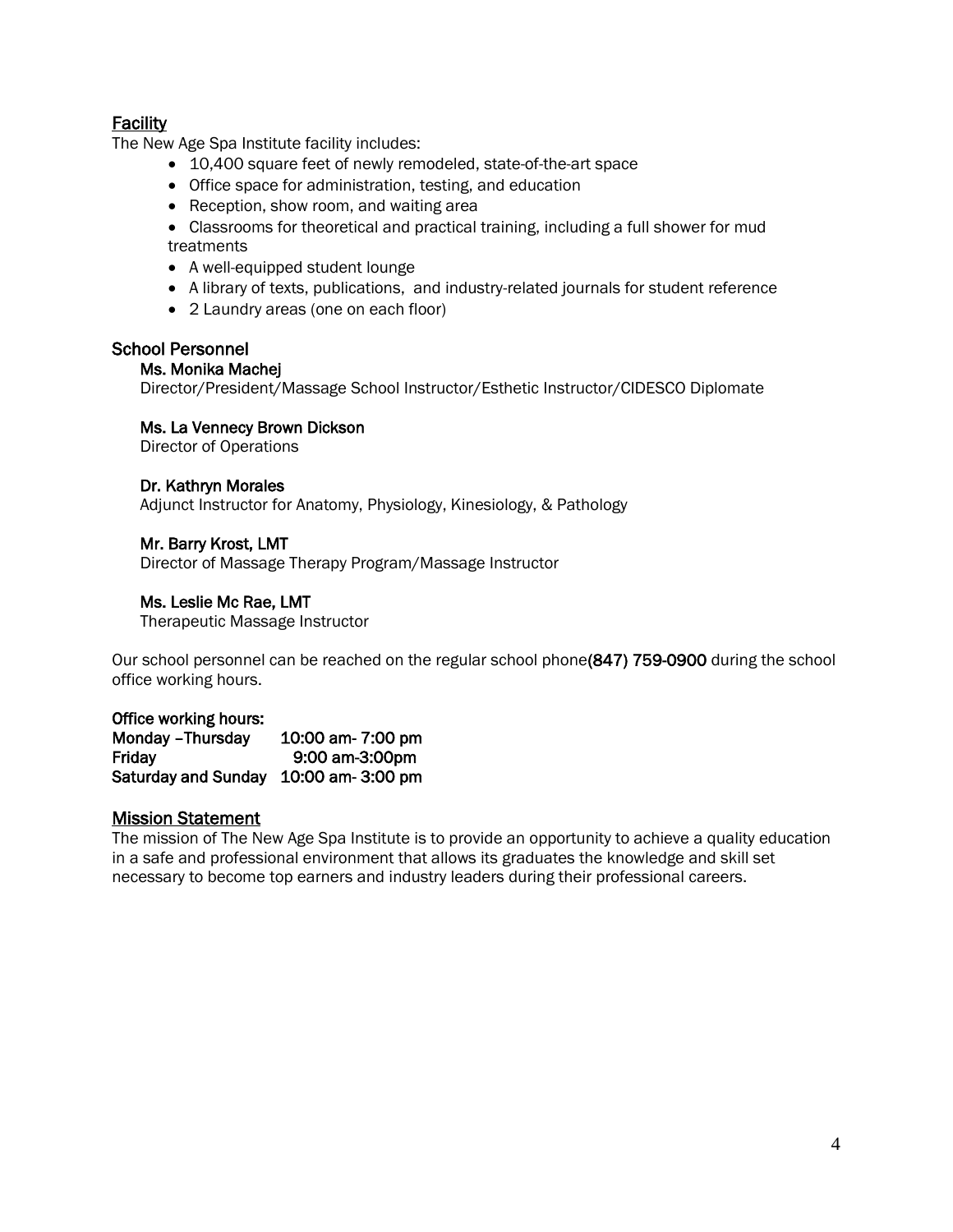# General Objectives

The school's mission will be accomplished through the following performance objectives:

- Assessing institutional effectiveness through student achievement and performance and using the assessment to maintain or improve institutional performance.
- Employing a faculty of adequate size qualified by preparation, education or experience and personality to carry out the educational objectives of the institution
- Maintaining effective methods of organization and administration appropriate to the educational programs offered.
- Uniformly administering fair and equitable admissions policies
- Providing a program of support services including academic advising to students and employment assistance
- Offering well-organized courses of study designed to prepare graduates for licensing examinations and employment using both theoretical knowledge and skill development.
- Maintaining a sound financial condition using qualified financial management
- Providing equipment, instructional and laboratory space and other facilities to meet instructional needs and professional standards for safety and hygiene
- Using systematic student evaluation to assist student learning and satisfactory student achievement

# Admission and Enrollment Requirements

The New Age Spa Institute does not discriminate in its employment, admission, instruction, or graduation policies on the basis of sex, age, race, color, creed, religion, ethnic or national origin, or physical or mental handicap unrelated to ability. The New Age Spa Institute does not recruit students already attending or admitted to another school offering similar programs of study. The New Age Spa Institute requires that each student enrolling in the Massage Therapy Program must:

- Complete an application for enrollment.
- Be able to understand instruction offered in English.
- Provide proof of secondary education.
- High school diploma or successfully completed the EQUIVALENT of twelfth grade.
- Demonstrate the ability-to-benefit from the training as evidenced by successful completion of an approved ability-to-benefit examination.
- Good moral character(\*)

(\*) In determining "good moral character", we consider conviction of any crime, whether felony or misdemeanor, or any crime that is directly related to the practice of the profession.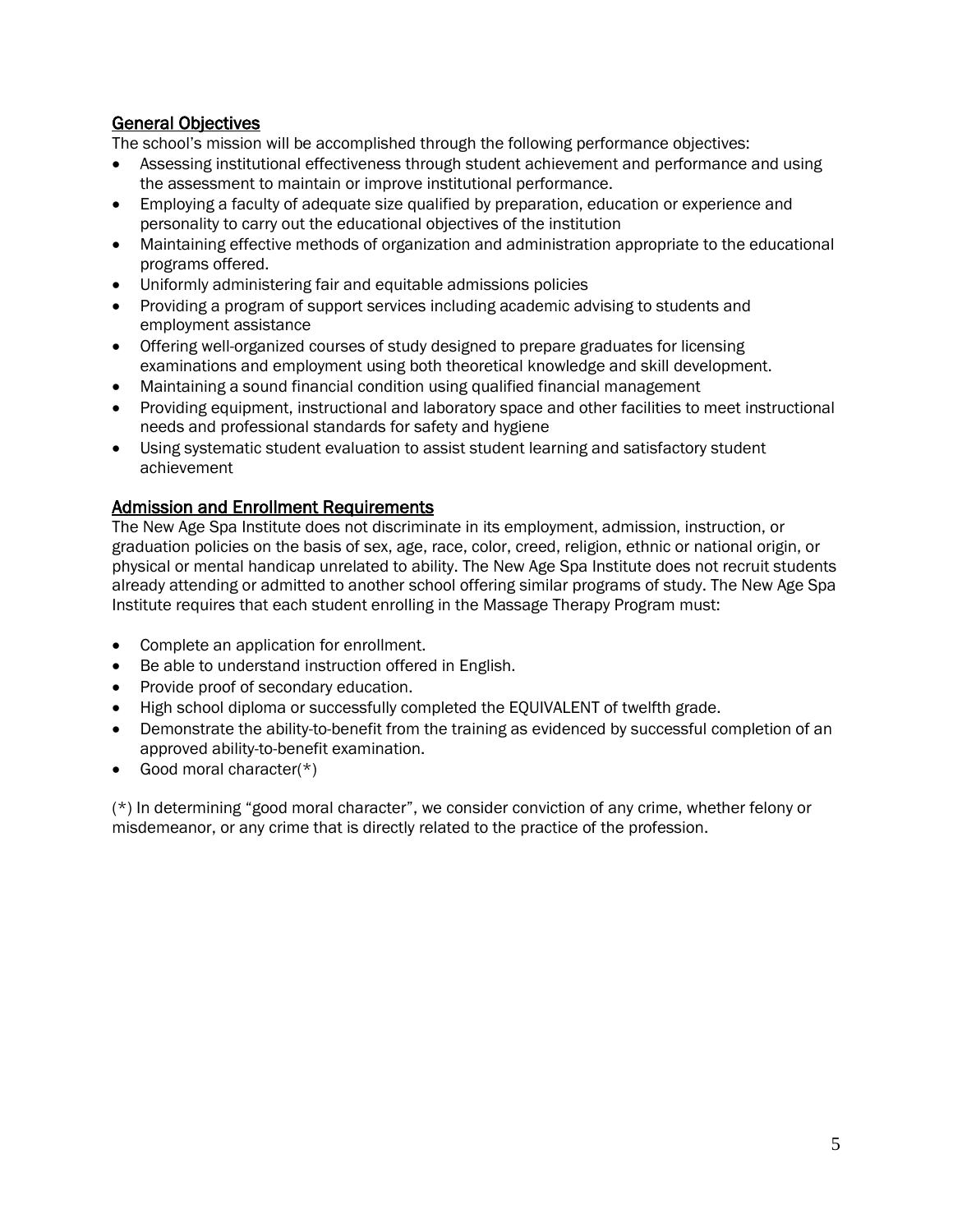#### Class Calendar and Attendance

Massage Therapy: 635 Hours

#### Part-time evenings & Sunday: 16 Hours, 10 months (Monday and Thursday from 6:00 pm to 10:00 pm andSunday from 9:00 am to 5:00 pm)

#### Part-time evenings only: 16 Hours, 10 months (Monday through Thursday from 6:00 pm to 10:00 pm)

Students are encouraged to maintain 95% attendance or higher to avoid extra-instructional charges.

#### Observed school closures include:

- New Year's Eve and Day
- Memorial Day
- Independence Day
- Labor Day
- Thanksgiving Day and the day after Thanksgiving
- The week between Christmas Day and New Year's Day (the actual dates vary based on which day of the week the actual holiday occurs)

Additional days off are published well in advance. Students may call the to obtain pertinent information regarding unexpected school closures due to extenuating circumstances such as inclement weather. New classes begin every six to ten months.

#### COURSE OFFERINGS AND SCHEDULES MAY VARY based on class enrollment, staff availability and other considerations.

Students are required to complete all course hours in accordance with state requirements and/or in accordance with the requirements of the school, whichever is higher. Any education missed due to absence is the responsibility of the student. In the event of extended absence, see the Leave of Absence policy. Failure to complete required program hours by class graduation will result in overage fees.

#### Electronic Tracking of Hours

The New Age Spa Institute is a clock hour school. In order to graduate, all program hours must be documented. Students must clock in and clock out every day. On the first day of class, students receive instructions on how to clock in and out using the online system. Students forgetting to clock in will only receive hours from when he or she clocks in. Students are prohibited from clocking in or out for another student.

All students are allowed to clock in 15 min. before class during the week as long as program related materials is being done prior to the start of class.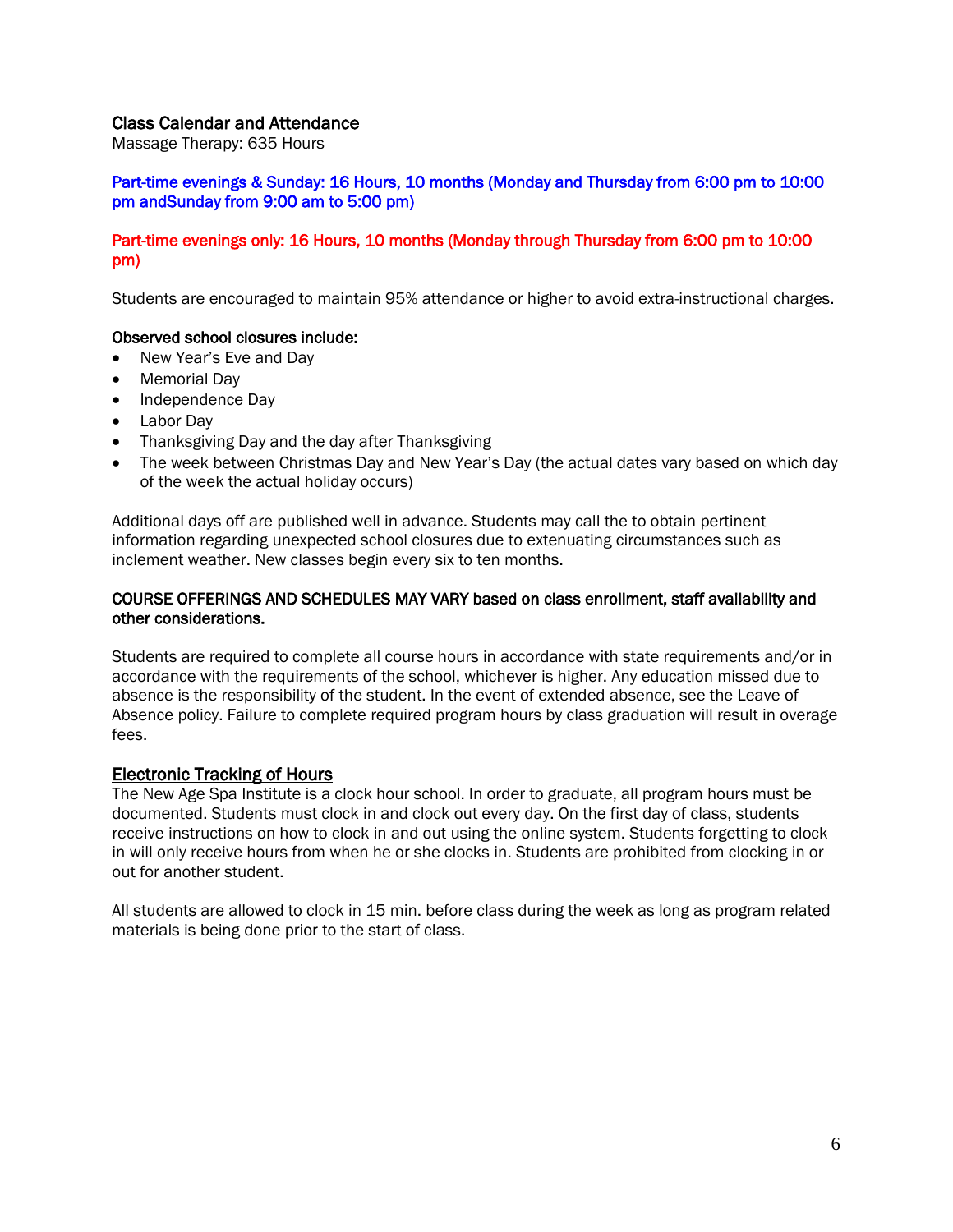# Early Departure

A student who leaves the school prior to regular dismissal time is considered to be an early departure. If a student must leave the school earlier that his or her scheduled dismissal time, he or she is asked to advise their instructor in advance of the departure and he or she must clock out in order to receive hours. Students will not earn hours for periods in which they are not clocked in.

#### Proper absentee notification is considered:

- Presenting a school official with a written notification of the intended absence of more than 3 classes
- Leaving a message on the school voicemail before class: (847) 759-0900
- Giving at least 24 hour notice if the absence is on a clinic day
- Students are required to complete all hours as mandated for the program, by State requirements
- Students who are absent must make up all hours missed

#### Making up of Hours

A student who accrues clock hours outside of his or her regular schedule (contracted per the enrollment agreement) will be considered to be making up hours. Make-up hours can only be made up in the student clinic during the last 2 months of a student's program. The only exception to this policy will be in the event of a special school function where student can participate.

- Make-up hours can be completed during student clinic only
- Make-up hours completed after a student's contracted graduation date will accrue overage fees.
- Make-up time is not guaranteed, as it may not always be available.
- Clinic client priority is given to current students not in need of make-up hours
- All requests to be put on a make-up schedule must go through the education director
- Students who do not attend scheduled make-up assignments may automatically have their remaining make-up hours converted to chargeable overage fees (regardless of it being before or after the graduation date)

#### Accelerated Hours

Clock hour acceleration is defined as exceeding one's scheduled hours and possibly completing hours prior to completion of the required curriculum. The curriculum is designed for completion according to the pace allowed by the State. All clock hours must be completed prior to receiving a graduation diploma and transcript.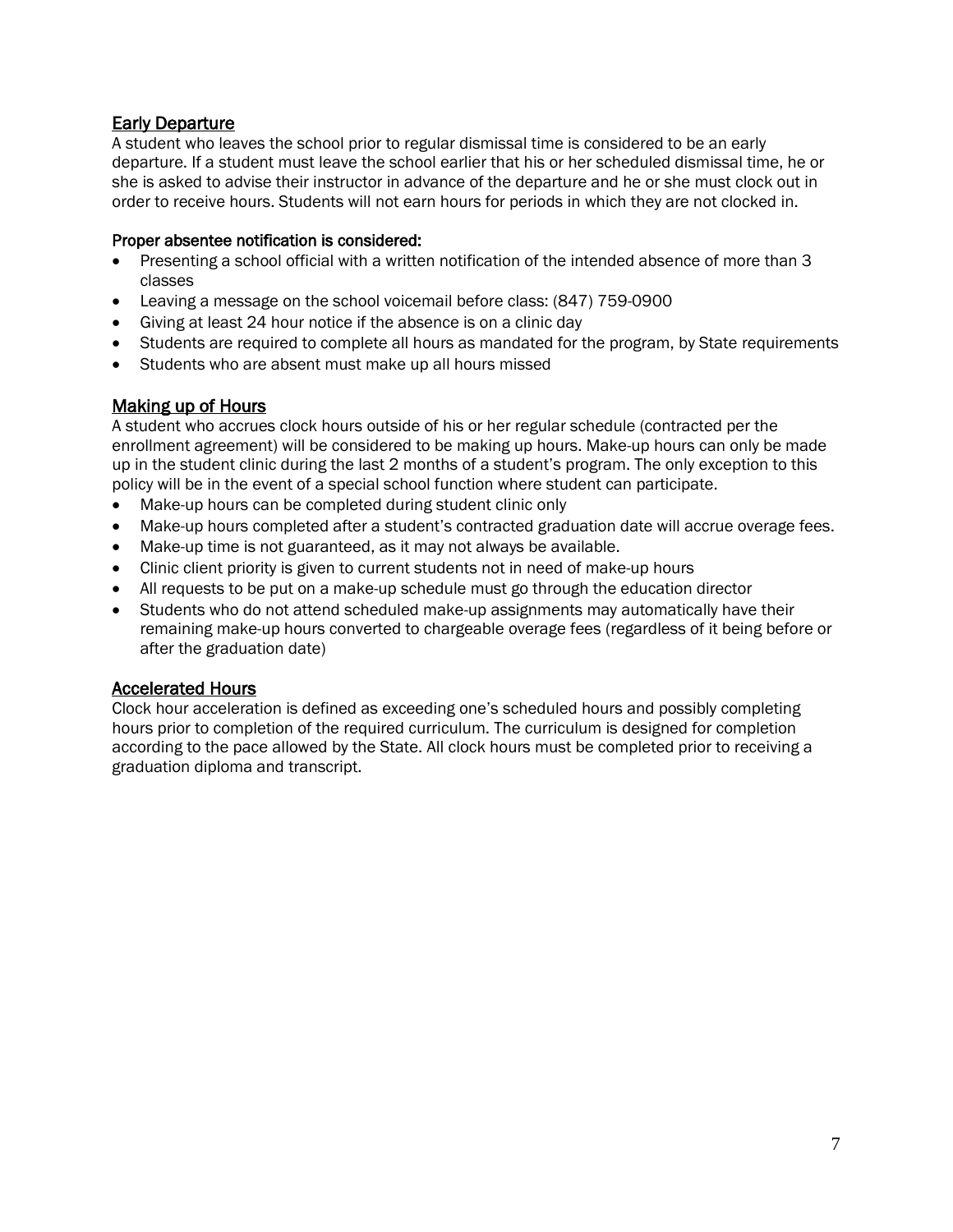# **Curriculum** Grading Procedures

Students are assigned theory study and a practical experience. Theory is evaluated after each unit of study. All assignments must be completed by each student as agreed upon in the enrollment agreement. Practical assignment is evaluated as completed and counted toward course completion ONLY when rated as satisfactory. If the performance does not meet satisfactory requirements, it is not counted and the performance must be repeated. Practical skills are evaluated according to text procedures, performance standards established by the state licensing agency, and set forth in practical skills evaluation criteria adopted by the school. Students must maintain a theory grade average of 80% and pass a FINAL written and practical exam prior to graduation. Students must make up failed or missed tests and incomplete assignments. Numerical grades are considered according to the following scale:

# Written and Practical

90 – 100: EXCELLENT 80– 89: GOOD 0 – 79: BELOW STANDARDS (Must Retake)

# Exam Make-ups

If a student is absent on the day of an exam (written or practical), he or she is required to make up the exam within 5 scheduled school days of his or her return to class and during times established by the instructor. In order to maintain the credibility of the exam, at its discretion, The New Age Spa Institute may use an alternate exam for a make-up attempt.Failure to make up an exam in accordance with the make-up policy requirements will result in a grade of 0% which will be weighted into the student's overall grade point average.

# Exam Retakes

Students are permitted two exam retake attempts for each failed exam. If re-taken, the maximum percentage score allowed will be 80%

# Final Exams

State law requests that the school allow each candidate for graduation at least 3 attempts to pass the final exam. Students will be allowed a maximum of 5 attempts to pass the final exams administered by the school. A passing score for the final exam is 90%. If re-taken, the maximum percentage score allowed will be 80%.

# Instructional Methods

The clock hour education is provided through a sequential set of learning steps that address specific tasks necessary for state board preparation, graduation, and entry-level job skills. Clinic equipment, implements, and products are comparable to those used in the industry. The course is presented through comprehensive lesson plans that reflect effective educational methods. Subjects are presented by means of lecture, demonstration, and interactive student participation. Audiovisual aids, guest speakers, field trips, projects, activities, and other related learning methods are used for course delivery.

# Required Practical Experiences

Policy and Regulatory agencies require students to complete an established number of practical experiences for satisfactory skills development and graduation. Hands-on practice is completed on models for Massage students. The requirements listed by category are the minimum experiences that each student must successfully complete prior to graduation. More practices may be scheduled by the instructor based on training needs.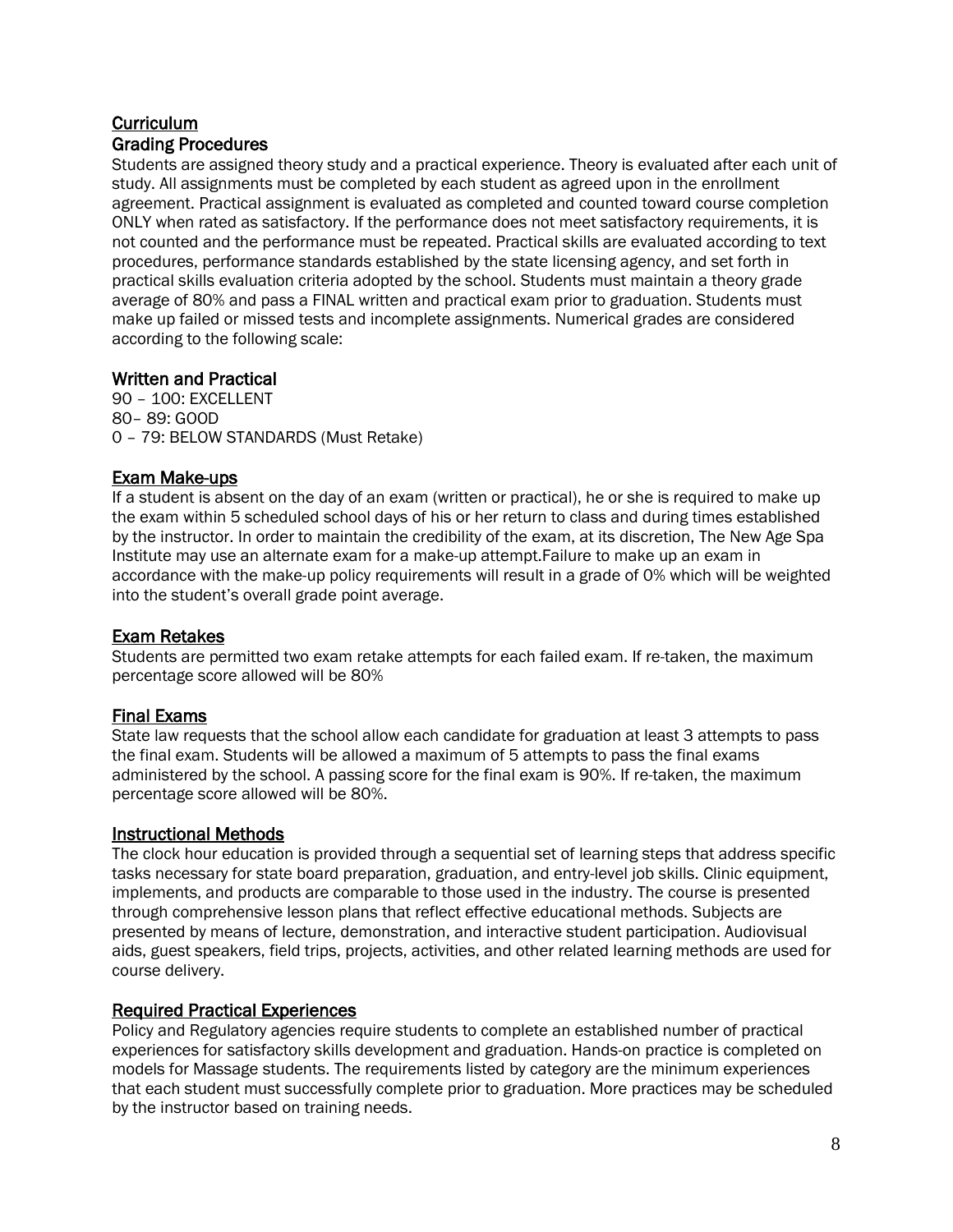# Massage Therapy Course Outline 635 HOURS

#### Description:

The primary purpose of the Massage Therapy Program is to train the student in basic skills, safety judgments, proper work habits, and desirable attitudes necessary to obtain licensure and achieve competency in entry-level positions in therapeutic massage. Each student will receive instruction that relates to the performance of useful, creative, and productive career-oriented activities. Upon graduation and licensure, positions could include, but are not limited to: A massage therapist or establishment owner, an educator, a product representative, and much more. Upon completion of the program and graduation requirements, the student is awarded a diploma.

# Program Objectives

Upon completion of the program requirements, the determined graduate will be able to:

- Practice effective communication skills, visual poise, and proper grooming.
- Respect the need to deliver worthy service for value received in an employer/employee relationship.
- Perform the basic analytical skills to determine the best possible massage service/application.
- Apply learning theory, technical information, and related matter to assure sound iudgments. decisions, and procedures.
- To ensure continued career success, the graduate will continue to learn new and current information related to skills, trends, and methods for career development.

#### Clock hours of classroom instruction and practicum are required for each phase. Textbook assignments are given for each phase.

#### Graduation Requirements

Student must meet the following requirements in the applicable course of study to qualify for graduation:

- Successful completion of all phases of study, required tests, practical projects, and clinic assignments for the course.
- Completion of the designated hours for the course of study as required by the State regulatory agency.
- Pass the final written and practical exam for the applicable course.
- Complete all required exit paperwork and attend an exit interview.
- Make satisfactory arrangements for all debts owed to the institution.

#### Upon completion of the course of study and all graduation requirements each student will have:

- DIPLOMA for the applicable course of study (635 Hours Course)
- FINAL Transcript of hours (with grades)
- Application for the State Licensing Exam

Each student can receive these papers on The Group Graduation day that will be announced 2 months prior of the Graduation. In the case when a student misses the group Graduation date, they can receive these documents in the Director's Office during the office working hours.If student loses these documents, they can always receive a copy of Diploma and copy of Final Transcript of hours in the school Director's office during the office working hours.

After all graduation requirements have been met and the scheduled course has ended, the graduate will be eligible to pay the required examination fee and file an application for the state licensing exam. Upon obtaining a valid license, the graduate may engage in their chosen field for compensation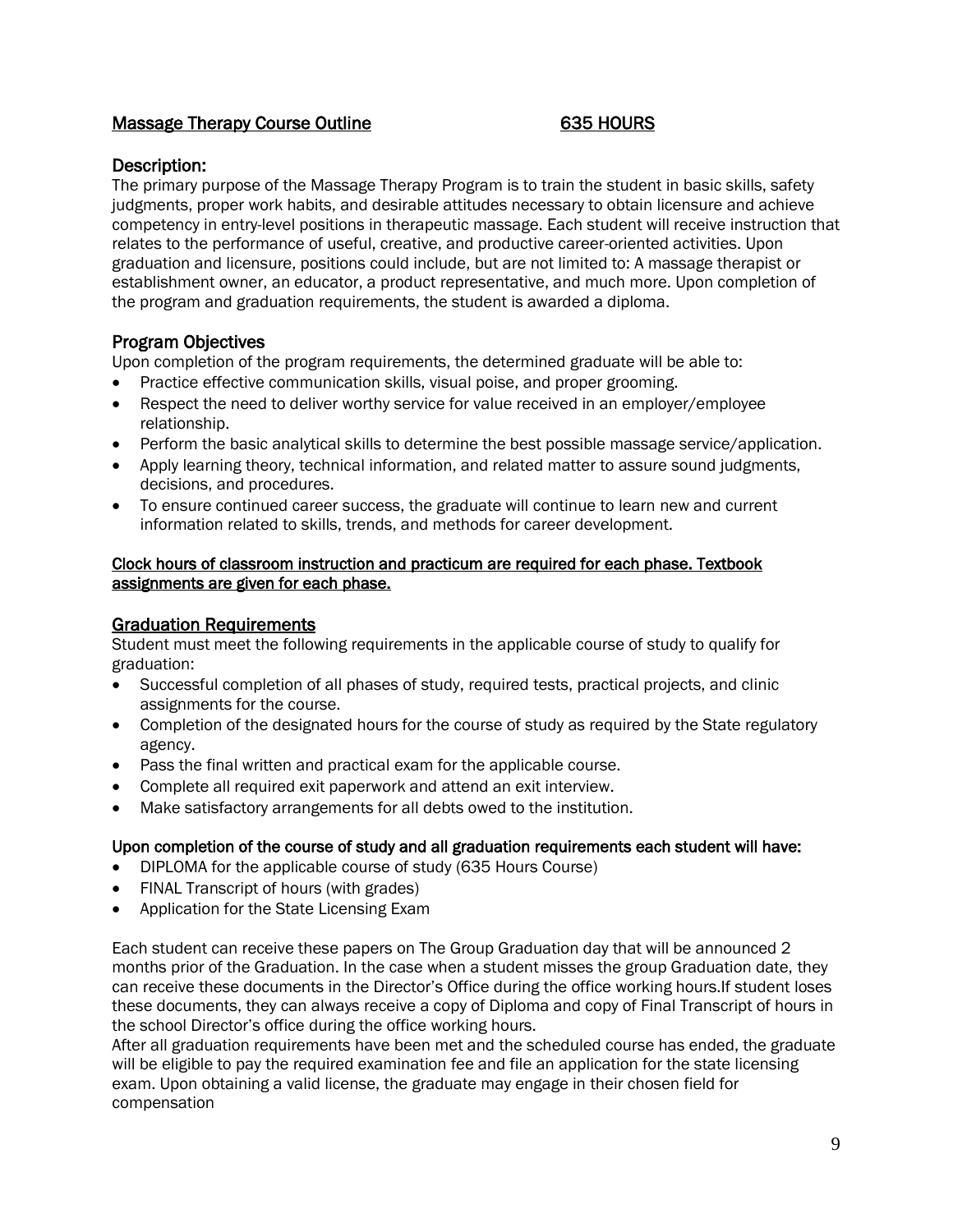#### Licensure Requirements

A person is eligible to receive a license as a practitioner, if they have completed the required clock hours in an approved school for the applicable course. A person must also pay the required fees, and pass the examination conducted by the Board, which determines their fitness to receive a license.

#### Career Opportunities

You are at the threshold of opportunity. Apply yourself and the possibilities are limitless. Enter the classroom with an open mind as you begin your course of study. The following vocations are options you may want to consider upon graduation.

Massage Therapist

- Massage Therapist
- Product Representative
- Spa or Salon Owner or Manager
- Board Member/Examiner

# Career Employment Assistance Program

While The New Age Spa Institute cannot guarantee employment for graduates, assistance in finding suitable employment is provided by posting area job openings on a career opportunities bulletin board for students to review. Students also receive training in how to seek employment that includes how to write a resume, complete an employment application, and prepare for an effective interview. The New Age Spa Institute places emphasis on how to obtain and retain employment after graduation. In addition, The New Age Spa Institute maintains a network of relationships with area professionals and employers for the purpose of helping place graduates. Anytime any employer contacts The New Age Spa Institute with a career opportunity, it is immediately sent via email to the graduate in addition to being place on the "Job Lead" bulletin board. When our graduates succeed, we succeed!

#### Incomplete Enrollments Withdrawal Requirements

Students who withdraw from enrollment prior to course completion must:

- Complete all required exit paperwork and attend an exit interview;
- Satisfy all debts owed to the school or make satisfactory arrangements for debts to the school as approved by the President

Only upon completion of the withdrawal requirements, a certified Final Transcript of Hours will be given to the student. If withdrawal requirements are not met, no transcript will be released.

Former students of The New Age Spa Institute who wish to re-enter, must request approval from school administration. The request will be reviewed and decision made within 30 days of the request. Students who re-enter within thirty (30) days of the original official withdrawal date will be charged for hours remaining. The settlement calculation for the former enrollment will be adjusted to reflect charges for actual hours attended. Student is responsible for any balance owed from the former enrollment. Students who re-enter more than 30 days after the original exit date may be evaluated scholastically to determine class level assignment.

Tuition rates current at the time of re-entry will apply. Arrangement for satisfactory payment of any applicable balance owed under the previous enrollment must be made prior to re-entry. Students who withdraw from enrollment more than two times may not be considered for re-enrollment in the Massage Therapy Program. Contract periods and attendance percentages will be calculated based on hours remaining in the re-entry contract.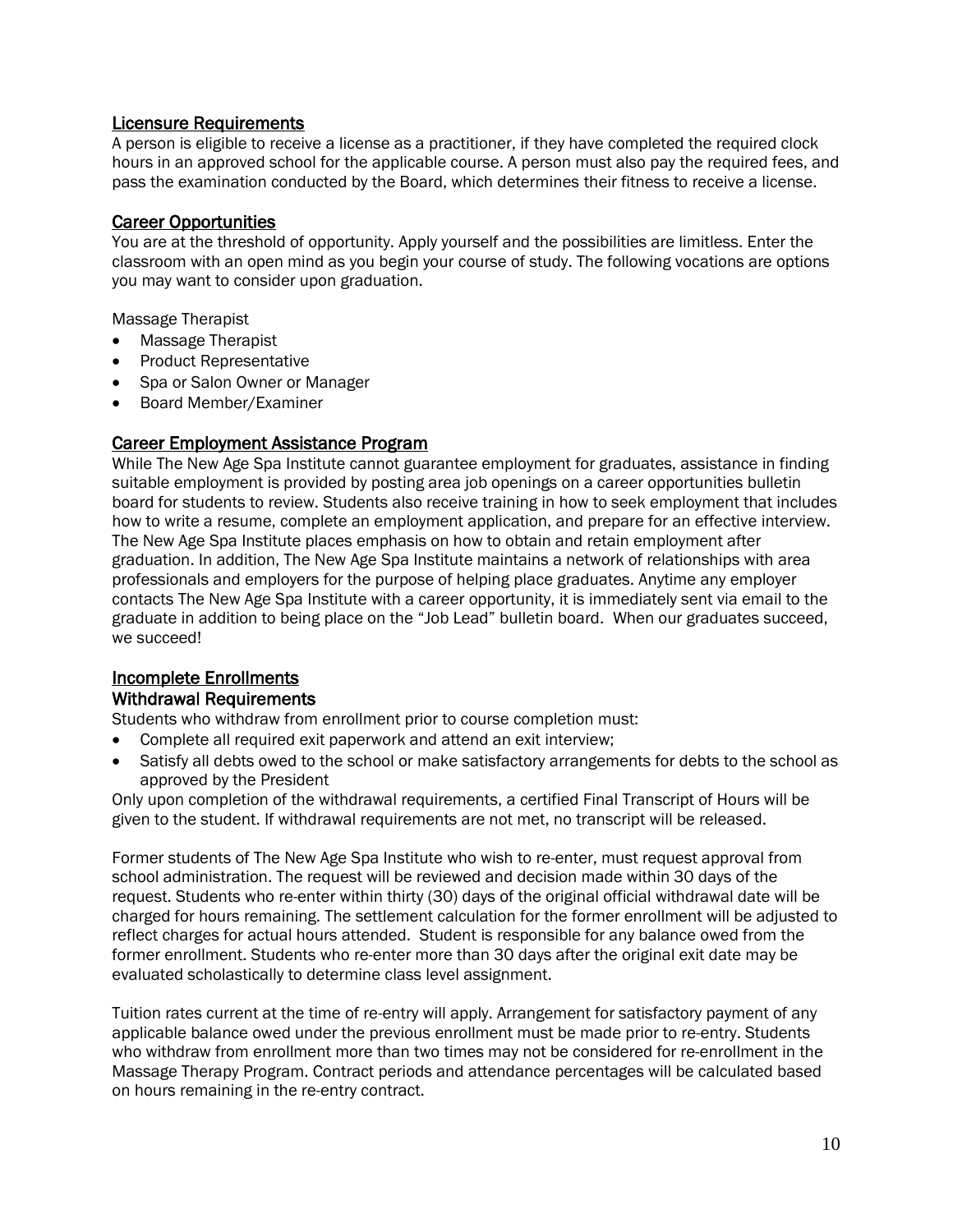# Leave of Absence

A Leave of Absence (LOA) is a temporary interruption in a student's program of study. LOA refers to the specific time period during an ongoing program when a student is not in academic attendance. The school may allow more than one LOA at its discretion. Students must request a Leave of Absence in writing stating the reason for the leave for approval by the school owner or Administrator.

If approved, the official LOA will extend the contract period by the same number of days designated in the Leave document or actual dates of Leave by the student. No re-entry fee will be charged if the student returns to class on or before the first class day scheduled after the termination of the Leave of Absence. The Leave of Absence and any additional approved leaves of absence may not exceed a total of 60 days in any twelve month period. Upon the student's return, the student will resume the same payment period and coursework. The contract will be revised upon return from the LOA to extend the ending program date by the applicable number of days.

All approved leaves will be scheduled to begin on the first class day after the student's last physical day of attendance prior to beginning the Leave

#### Tuition Policy

Payments are due on or before the dates listed. There will be no exceptions to this schedule. Late payments will be assessed \$10.00 per day After three days of non-payment, the studentmay not continue class. Hours after contract graduation date will be billed at \$25.00 per hour.

#### BUYER'S RIGHT TO CANCEL-Refund Policy:

- 1. When notice of cancellation is given within (5) days after the date of enrollment, all application and registration fees, tuition, and any other charges shall be refunded to the student.
- 2. When notice of cancellation is given in writing after the fifth day following enrollment but before the completion of the student's first day of class attendance, the school may retain no more than the application and registration fee.
- 3. When notice of cancellation is given after the student's completion of the first day of class attendance but prior to the student's completion of 5% of the course of instruction, the school may retain the application-registration fee, and an amount not exceed 10% of the tuition and other instructional charges or \$300, whichever is less. Books, workbook, and other materials fee are to be refunded if not damaged, and the student has provided the school with a notice of cancellation.
- 4. When a student has completed 5% or more of the course of instruction, the school may retain the application and registration fee and the cost of any books (if these books are marked or damaged), or materials which have been provided by the school. Books and workbook fee will be refunded if not damagedor marked. School shall refund a part of the tuition and other instructional charges:

| Percentage of Term Enrolled         | Percentage of Tuition Owed |
|-------------------------------------|----------------------------|
| to 9.9%<br>5%                       | 30%                        |
| 10% to 14.9%                        | 40%                        |
| 15% to 24.9%                        | 45%                        |
| 25% to 49.9%                        | 70%                        |
| 50% and over                        | 100%                       |
| After 50% completion of the program | No refund                  |

5. Applicants not accepted by the school will receive a refund of all tuition and fees paid within 30 calendar days after the determination of non-acceptance is made.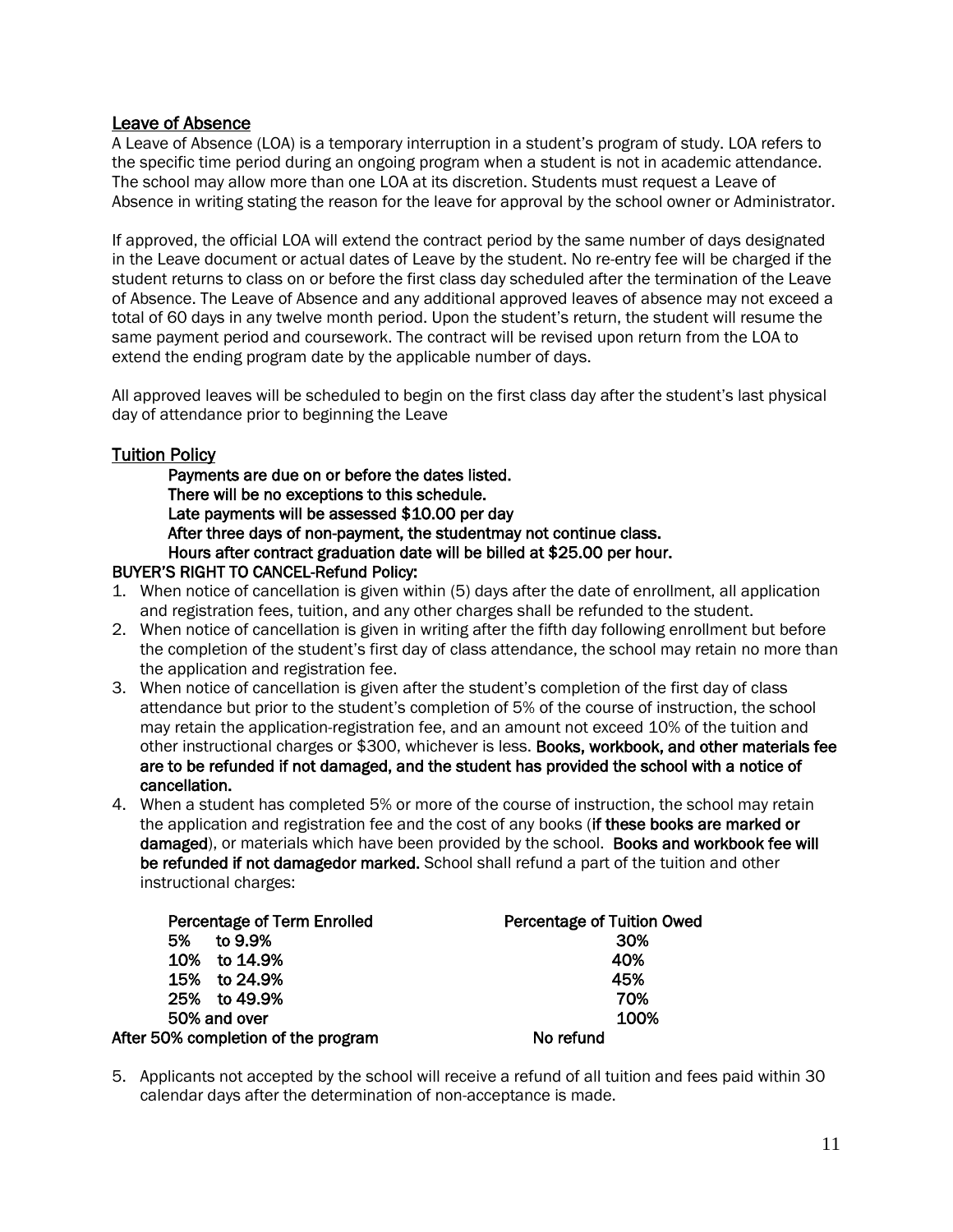- 6. The New Age Spa Institute will mail a written acknowledgement of a student's cancellation or written withdrawal to the student within 15 calendar days of the postmark date of notification. Such written acknowledgement is not necessary if a refund has been mailed to the student within the 15 calendar days.
- 7. All student refunds will be made by the school within 30 calendar days from the date of receipt of the student's cancellation.
- 8. A student must give notice of cancellation to the school in writing. The unexplained absence of a student from a school for more than 15 school days will constitute constructive notice of cancellation to the school. For purposes of cancellation the date will be the last day of attendance
- 9. The New Age Spa Institute will refund all monies paid to it of any of the following circumstances:
	- The school did not provide the prospective student with a copy of the student's valid enrollment agreement and a current catalog.
	- The school cancels or discontinues the course of instruction in which the student has enrolled.
	- The school fails to conduct classes on days or times scheduled, detrimentally affecting the student.
	- The New Age Spa Institute will refund any book and materials fees when:
		- $\circ$  The book and materials are returned to the school unmarked and undamaged.
		- o The student has provided the school with a notice of cancellation

# Student Support Services

# Evaluations and Academic Advising

Students are advised regarding progress and achievement on a monthly basis. Evaluations include how the students are performing in regard to attendance, theory grades, and practical skills as well as their professionalism. Student strengths and areas needing improvement are identified and plans for needed improvement are discussed. Information and advice regarding licensing regulations, employment, and financial assistance is available to students as it is needed.

# Privacy and File Access Policy

In compliance with the Family Educational Rights and Privacy Act of 1974, the school follows policies that:

- Guarantee each student (or parent or guardian if the student is a dependent minor) access to that student's records;
- Require written consent from the student or guardian for release of records in response to each third party request unless otherwise required by law;
- Do not allow publication of "directory information" about students;

Access to the records must be arranged previously and a staff member must be present while the records are being reviewed. Cumulative education records are maintained for a minimum of three years after graduation or termination.

The school must make its student files available to accrediting, regulatory and other governing agency representatives who have the legal right to examine such files for compliance reviews. No portion of a file may be removed or reproduced without the permission of the owner of the school as all material and records contained therein are property of the school.

# Handicap Policy

The New Age Spa Institute does not discriminate in its admissions practices or other policies against handicapped persons. The licensing requirements for courses offered at the school may restrict some applicants. Questions regarding licensing requirements and the physical demands of the industry may be answered by the school director.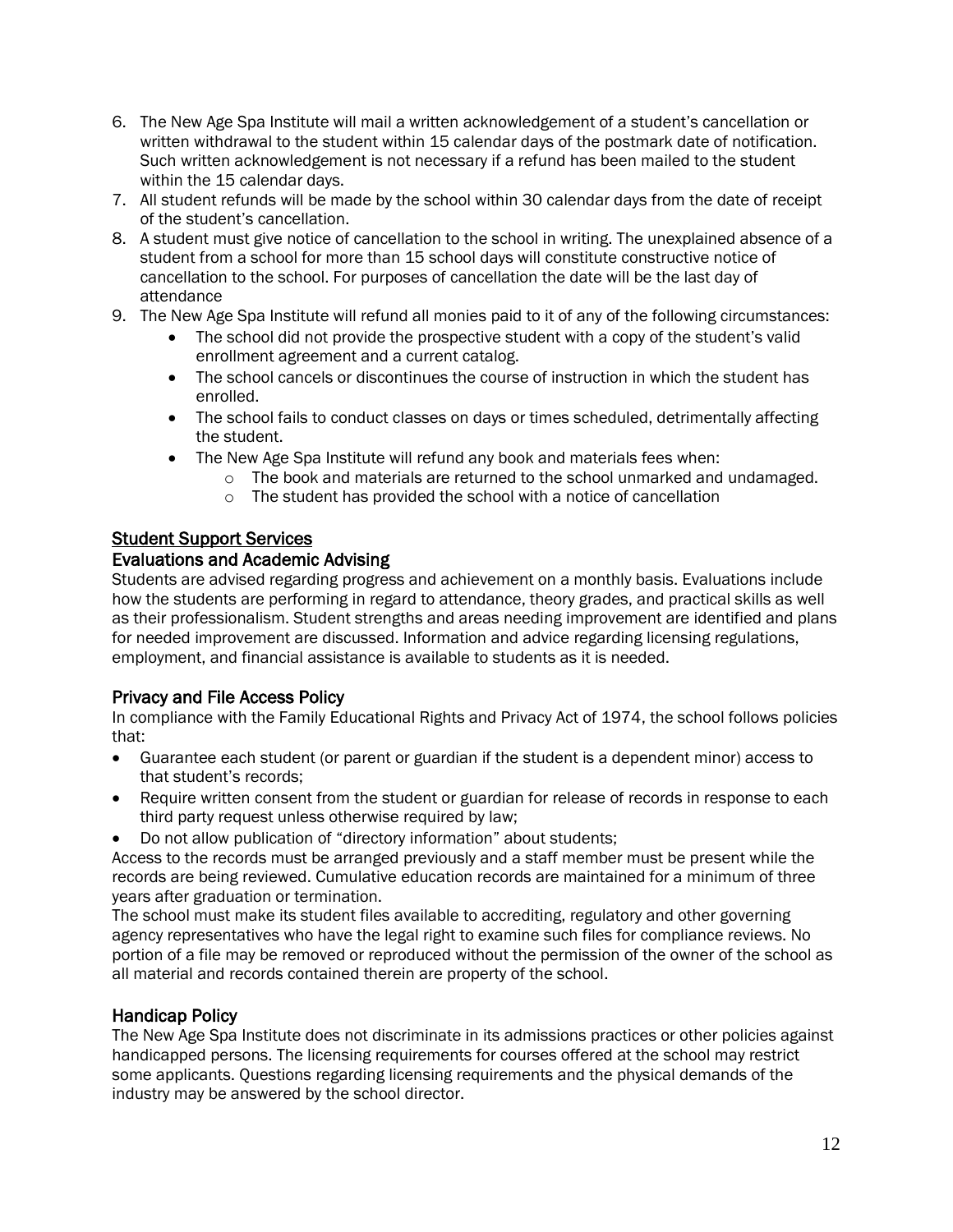# OSHA (Occupational Safety and Health Administration)

The United States Department of Labor of Occupational Safety and Health Administration requires the school to advise its students of the chemicals used in cosmetology and related training. During orientation, the student will learn about the importance of safety in the work place and how to use and follow the Material Safety Data Sheets (MSDS) for chemicals used in cosmetology or related training. During each unit of study, students are apprised of the various chemicals used and safe practices that apply.

# Transferability of Credits

The school does not guarantee the transferability of credits to another school, college, or university. Credits or coursework are not likely to transfer; any decision on the comparability, appropriateness, and applicability of credit and whether credit should be accepted is the decision of the receiving institution. Students are encouraged to consult with the institution they want to transfer to prior to enrolling in a program.

#### Standards of Professionalism

#### Uniforms and Kits

Charges for each program offered will include a registration Fee, Books and Kit Fee, and Tuition charges. The New Age Spa Institute does not provide uniforms for the students. Uniforms may be purchased by students at uniform retailers as long as students abide by their assigned colors (white, light blue, dark blue).Students are required to wear appropriate closed toe footwear for a professional environment, however, no heels or flip-flops are allowed. Students are expected to arrive for school in the appropriate makeup and hairstyle.

Students are preparing for a massage career and image industry and are expected to be well groomed and professionally attired during the program of training. Variations to the dress code may be granted on special occasions at the discretion of the school administration

# Code of Conduct

The New Age Spa Institute sets forth a specific Code of Conduct for promoting a positive learning environment and a pathway to career success. Developing efficient work habits, a positive attitude, and definite goal orientations during training will greatly enhance the graduate's potential for success. All students must:

• Attend all classes according to the assigned schedule including theory classes even if all required tests are completed.

• Arrive for all classes on time. If more than 5 minutes late, a student may not be allowed to attend class or to clock in until the scheduled class is dismissed. The determination will be made by school staff based on the circumstances causing the tardiness. Excessive tardiness could result in termination of enrollment.

• Students are responsible for their own Practical Requirements record.

• Complete all assigned theory, practical and clinic assignments in the designated time frames including any assignments required to establish eligibility to retake failed exams or take missed exams. It is the student's responsibility to contact the Instructor regarding makeup exams. Hours will not be sent to the state regulatory agency until all graduation requirements have been met and a comprehensive final written and practical exam has been passed.

• Notify a staff member by 8:00 a.m. for day students and 4:00 p.m. for night students of absenteeism or tardiness so that proper arrangements can be made to service clients that may be scheduled.

• Follow time clock procedures by clocking in and out to accurately reflect hours in attendance. No student may clock in/out for others.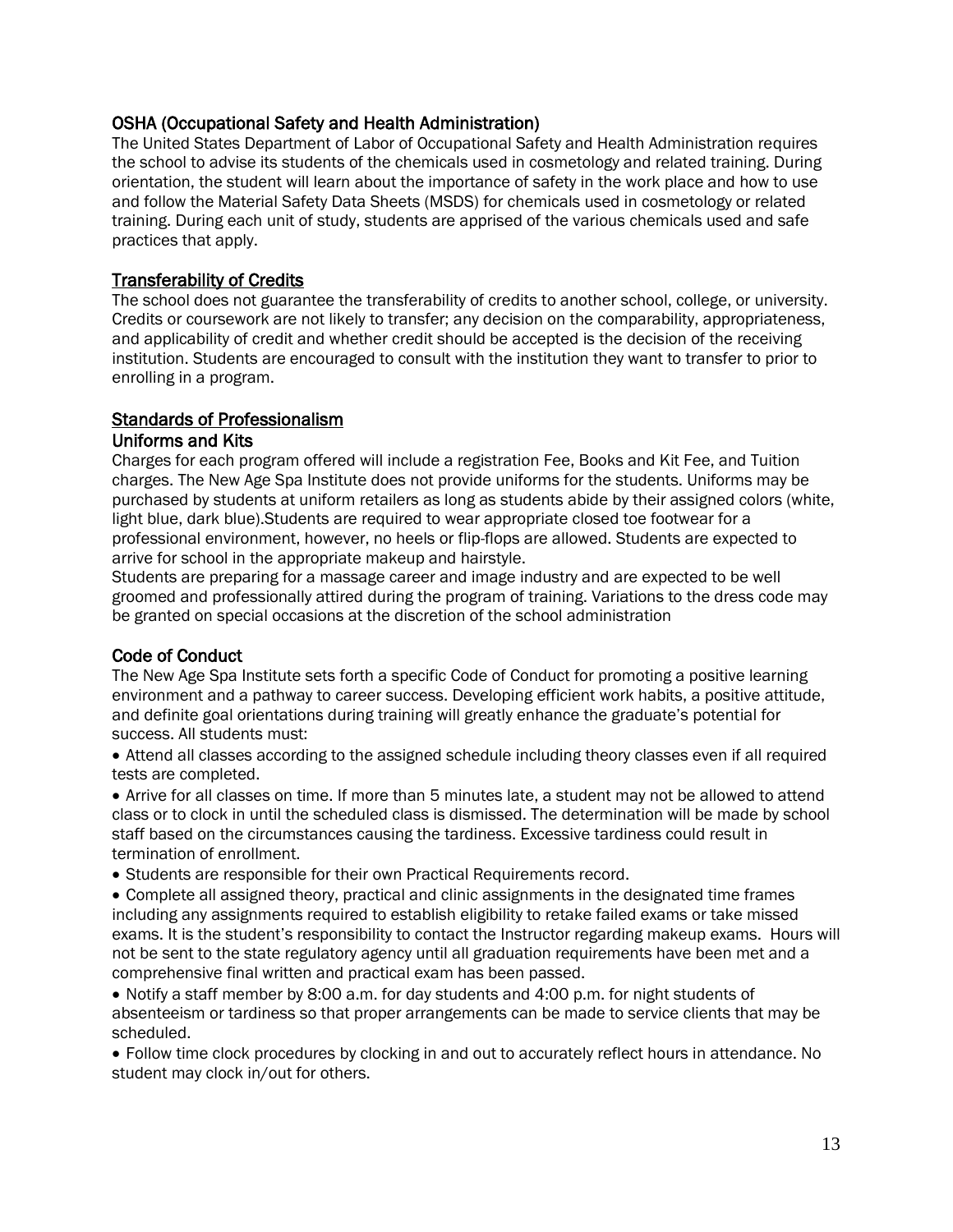• Obtain permission from a staff member to leave the facility for any reason than lunchtime, breaks, and closing.

• Comply with the published dress code and practice proper hygiene and grooming at all times. Students not in compliance with dress code will not be allowed to clock hours until coming into compliance and may be sent home.

• Not chew gum, eat or drink except in the designated areas. Students are asked to contain food and beverages to the lunch area only. Food of any kind is strongly discouraged from being brought into the classroom and never to be brought into the clinic area.

• Comply with scheduled lunch breaks. The time for the lunch break will depend on the classes scheduled and the clinic floor services that are assigned. As a consideration to fellow students, clients, and instructors, please notify the school if you are not returning from lunch.

• Practice courtesy and professionalism at all times when dealing with other students, clients, visitors, and staff.

• Follow all state laws and regulations at all times during school.

• Understand that training involves sanitation, cleanliness, and care of equipment. Students are responsible for personal workstations and work area. Daily assigned sanitation duties must be evaluated before clocking out each day. State Board requires all students to follow Sanitation rule and practices at all times

• Discuss only ethical and professional subject matter during the school hours and refrain from using profanity or vulgarity. Abusive language includes, but not limited to topics of sexual, religious, ethnic, and/or racial nature.

• Be fair, honest, and never cheat or steal. Alteration of school records or date will not be tolerated and is punishable up to and including expulsion from the New Age Spa Institute

• Refrain from the willful destruction of property. Theft of, destruction or misuse of another's property will subject a student to disciplinary action up to and including expulsion from the school. Destruction of or defacing school property will result in the disciplinary action including charges for the full replacement cost of the items and up to expulsion. School equipment or supplies that are not returned by the student shall be the financial responsibility of the student who last checked the item out and full replacement is expected.

• Refrain from having personal visitors to the school. Guests will be asked to leave unless they are scheduled for a clinic service

• Be mentally and physically prepared to participate in lectures and practice sessions at all times when clocked in. Class preparation includes having student kits, textbooks, and classroom materials ready and available daily. Excessive time in the student lounge is not allowed. Students who are not clocked in may not linger in the facility and distract other students from training responsibilities.

• Refrain from using the business phone, personal cellular phones (call or text messaging), or personal pagers. Answering cell phones or text messaging while in class or clinic is unprofessional and disrespectful to your teacher. All phones should be kept on silent while in class. Other than an emergency, the New Age Spa Institute sees no reason for a student to leave class for a phone call until scheduled breaks and/or lunch. These situations may result in disciplinary procedures resulting in verbal/written warnings, expulsion, and/or an instructor sending a student home for the day with unearned hours.

• Know all pricing and service policies of the school and the name, purpose, benefits, procedures, and cost of products used. Have every service performed on a client checked by an instructor.

- Keep all student and client analysis and service records up to date.
- Not make any changes to the appointment book except with permission of an instructor
- Refrain from keeping personal effects on station

• Recommend and prescribe appropriate services and retail products to each client assigned in order to develop professional skills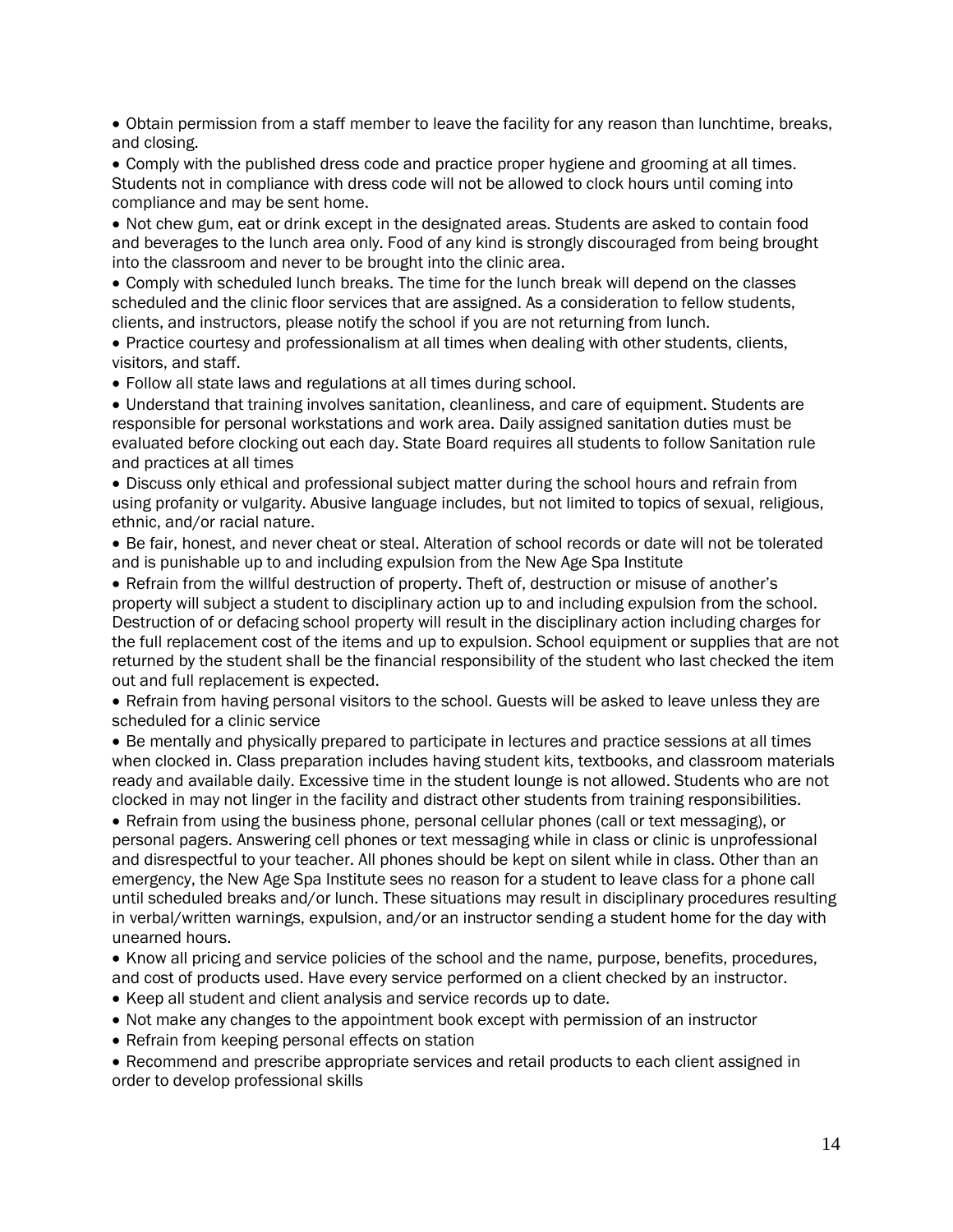• Notify instructor if/when additional products or materials are needed to complete a service and apply the appropriate charges.

- Provide lock for personally assigned locker. The school is not responsible for lost or stolen items
- Strive to continually upgrade abilities through education and practice

• Provide student conduct that will limit the potential for harm, damage or injury of another. Gross negligence, abuse, or endangering the health and welfare of another is strongly prohibited. This behavior includes but is not limited to the use of verbal, or written (including electronic/ internet) threats, intimidation, coercion, verbal or nonverbal abuse or harassment, discriminatory behavior, inappropriate physical conduct, contact or behavior and/or other behavior deemed inappropriate by senior administration. Students participating or displaying these behaviors or actions are subject to disciplinary action up to and including expulsion and legal action.

• Smoking is not allowed in the school. Students are asked to be very considerate of classmates and clients who do not smoke. Smokers should be careful to limit odors that may be offensive to others by making sure to wash hands and fresh your breath before coming back into class and especially clinic.

• NOT possess, use, sell, or distribute controlled substances. The unlawful possession, use, sale, or distribution of controlled substances is prohibited on school property. A student's use of alcohol or illegal drugs (nonprescription) while on school property will be handled with zero tolerance. Student's expelled from the New Age Spa Institute as a result of illegal drug or alcohol use may appeal the decision. Situations will be handled on a case-by-case basis. However, the decision after appeal is final.

#### Disciplinary Policies

Students must understand that any infractions of the Standards of conduct, General Policies or the Enrollment Agreement could result in any of the following disciplinary actions.

DISMISSAL – FOR THE DAY: Students unwilling to adhere to school policies whether during theory or clinic will be made aware of the non-compliance. Failure to correct the behavior will result in the student being clocked out and set home for the remainder of the day with unearned hours.

PROBATION: A student may be placed on probation for a specified time for any infraction of the Standards of conduct. If the student does not correct the problem, she/he will be placed on a second probation. If the problem is not corrected during the second probationary period, he/she may be dismissed permanently at the discretion of the school administration.

DISMISSAL-TERMINATION: Enrollment may be terminated at the discretion of school administration for any reason deemed necessary to maintain the positive educational environment and general objectives of the institution including, but not limited to the following reasons:

- Non-conformance with the Standards of Conduct, General Policies, or Enrollment Agreement
- Non-conformance with the state laws and regulations governing schools and students
- Non-compliance with the school's Satisfactory Academic progress Policy
- An action that causes or could cause bodily harm to a client, student or employee of the school
- Theft
- Engaging in the manufacture, distribution, dispensation, possession or use of drugs or alcohol
- Immoral or improper conduct
- Willful destruction of school property

Disciplinary decisions may be appealed by submitting a clear, concise written statement containing all pertinent data and facts. The appeal will be reviewed by the school administration and the student will be notified of the decision within 30 days of the receipt of the appeal. Students are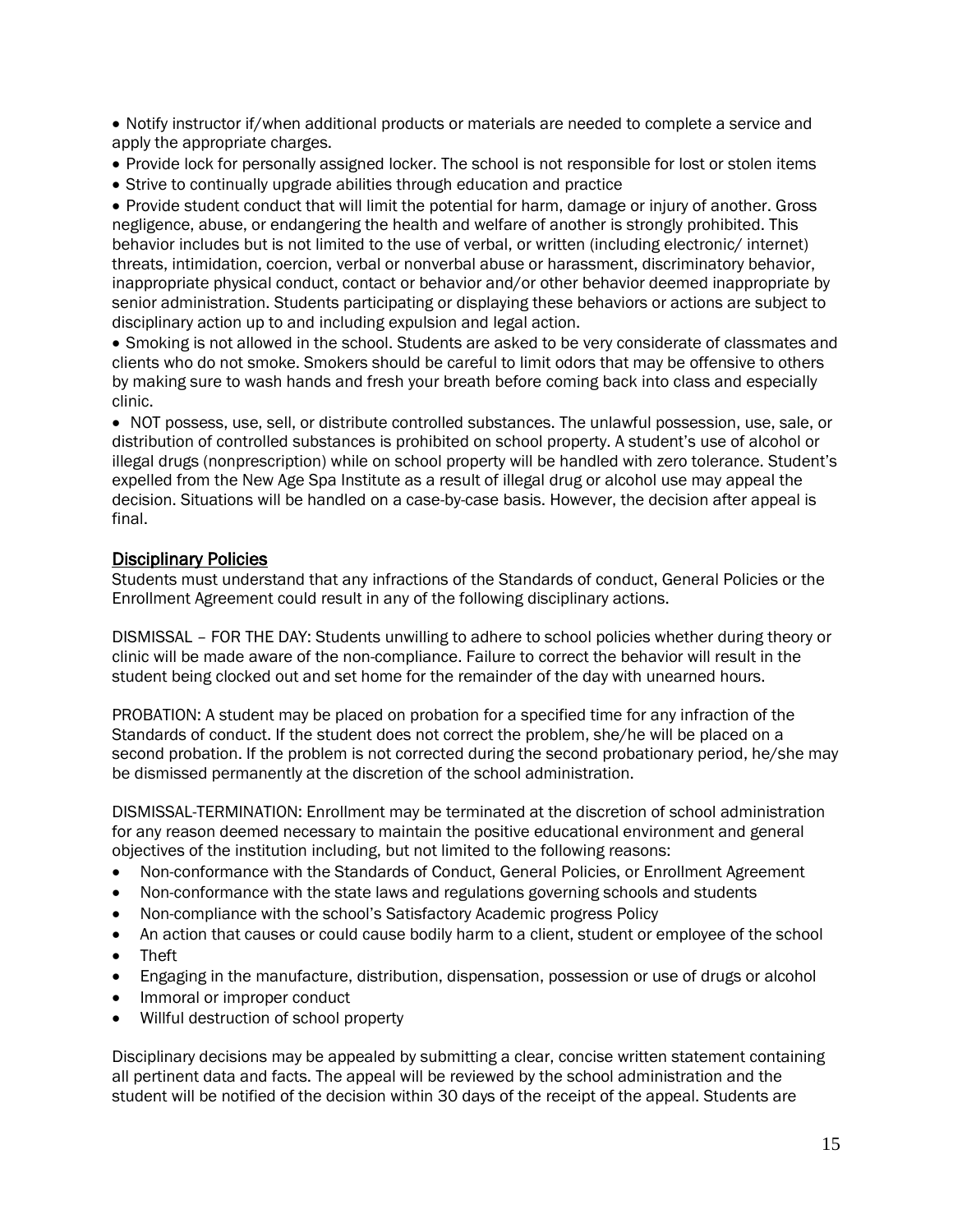encouraged to voice their grievances with school management by means of the Institution's Grievance Procedure. Concerns not made known to the applicable management personnel cannot be effectively addressed in a timely manner.

#### **Grievances**

The school will make every attempt to resolve any student complaint that is not frivolous or without merit. Complaint procedures will be included in new student orientation, thereby assuring that all students know the steps to follow should they desire to register a complaint at any time. Evidence of final resolution of all complaints will be retained in school files in order to determine the frequency, nature, and patterns of complaints for the institution. The information will be used in evaluating institutional effectiveness and outcomes. Contact the administration office to obtain the designated form and detailed procedures for how to properly register a grievance.

Any student or employee of The New Age Spa Institute approved by Private Business and Vocational Schools Act who believes he has been aggrieved by a violation of this act shall have the right to file a written complaint. Per the New Age Spa Institute's policy, the complaint must be filed with the New Age Spa Institute within one year of the alleged violation. Complaints with the IBHE can be filed at any time.

• The Manager of the school will acknowledge within 20 days receipt of such written complaint. The Manager will issue a written finding as to whether there is good cause to initiate disciplinary proceeding in accordance with the provisions of this act. The Manager will furnish such findings to the person who filed the complaint and to the Director of the school cited in the complaint.

• The New Age Spa Institute is accredited from Better Business Bureau and all students can send their complaints to this organization too.

#### COMPLAINTS AGAINST THIS SCHOOL MAY BE REGISTERED WITH:

The Illinois Board of Higher Education

1 N Old State Capitol Plaza, Suite 333 Springfield, IL 62701 (217) 782-2551 www.ibhe.org

#### Satisfactory Academic Progress

The Satisfactory School Progress Policy consistently applies to all students enrolled in programs of 600 clock hours or more. It is printed in this catalog to ensure that all students receive a copy prior to the first day of class. The policy complies with the guidelines established by the National Accrediting Commission of Cosmetology Arts and Sciences (NACCAS) and the federal regulations established by the United States Department of Education in anticipation of approval by both agencies.

#### Attendance Progress Evaluations

Students are required to attend a minimum of 95% of the hours possible based on the applicable attendance schedule in order to be considered maintaining satisfactory attendance progress. Evaluations are conducted at the end of each evaluation period to determine if the student has met the minimum requirements. Evaluations are based on the cumulative attendance percentage as of the last day of the month of the evaluation period. The attendance percentage is determined by dividing the total hours accrued by the total number of hours scheduled.

The student's start month in school will be counted as the first month of the evaluation period. For partial months, scheduled hours will be calculated by multiplying the number of scheduled days by the number of hours scheduled each day.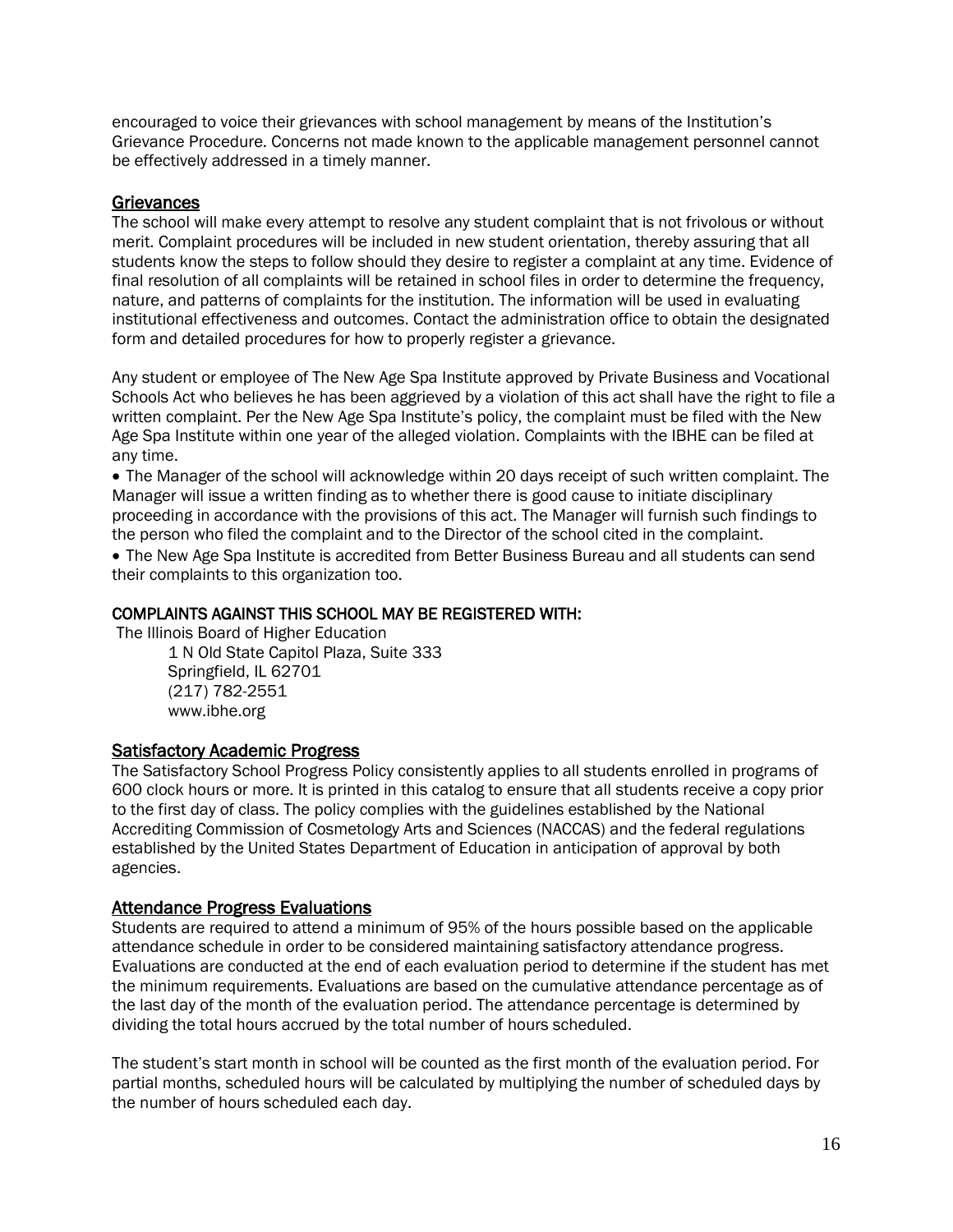At the end of each evaluation period, the school will determine if the student has maintained at least 95% cumulative attendance since the beginning of the course, which indicates that, given the same attendance rate, the student, will graduate within the maximum period allowed.

#### Academic Progress Evaluations

The qualitative element used to determine academic progress is a reasonable system of grades as determined by assigned theory study. Theory is evaluated after each unit of study. Students must maintain a cumulative theory grade average of at least 80% and pass a final written exam prior to graduation. Students must make up failed or missed tests and incomplete assignments. Practical skills performances are counted toward course completion only when considered satisfactory or better. If the performance does not meet satisfactory requirements, it is not counted and the performance must be repeated.

# Determination of Progress Status

Students meeting the minimum requirements for academics and attendance at the evaluation point are considered to be making satisfactory academic progress until the next scheduled evaluation. In order for a student to be considered making satisfactory academic progress as of course midpoint, the student must meet both attendance and academic requirements on at least one evaluation by the midpoint of the course.

# **Probation**

Students who fail to meet minimum requirements for attendance or academic progress are place on probation and considered to be making satisfactory progress while during the first probationary period. The student will be advised in writing on the actions required to attain satisfactory academic progress by the next evaluation. If at the end of the probationary period, the student has still not met both the attendance and academic requirements, he/she will be determined as NOT making satisfactory academic progress.

#### Re-establishment of satisfactory academic progress

Students may re-establish satisfactory academic progress by meeting minimum attendance and academic requirements by the end of the probationary period.

#### Interruptions, course incompletes, withdrawals

If enrollment is temporarily interrupted for a Leave of Absence, the student will return to school in the same progress status as prior to leave of absence. Hours elapsed during a leave of absence will extend the student's contact period by the same number of days taken in the leave of absence and will not be included in the student's cumulative attendance percentage calculation. Students who withdrawal prior to completion of the course and wish to re-enroll within six months of the original official withdrawal date will return in the same satisfactory academic progress status as at the time of withdrawal.

#### Appeal Procedure

If a student is determined not to be making satisfactory academic progress, the student may appeal the determination. The student must submit a written appeal to the school on the designated form with supporting documentation of the reasons why the determination should be reversed. Appeal documents will be reviewed and a decision will be made and reported to the student within 30 calendar days.

The appeal and decision documents will be retained in the student file. If the student prevails upon appeal, the satisfactory academic progress determination will be reversed.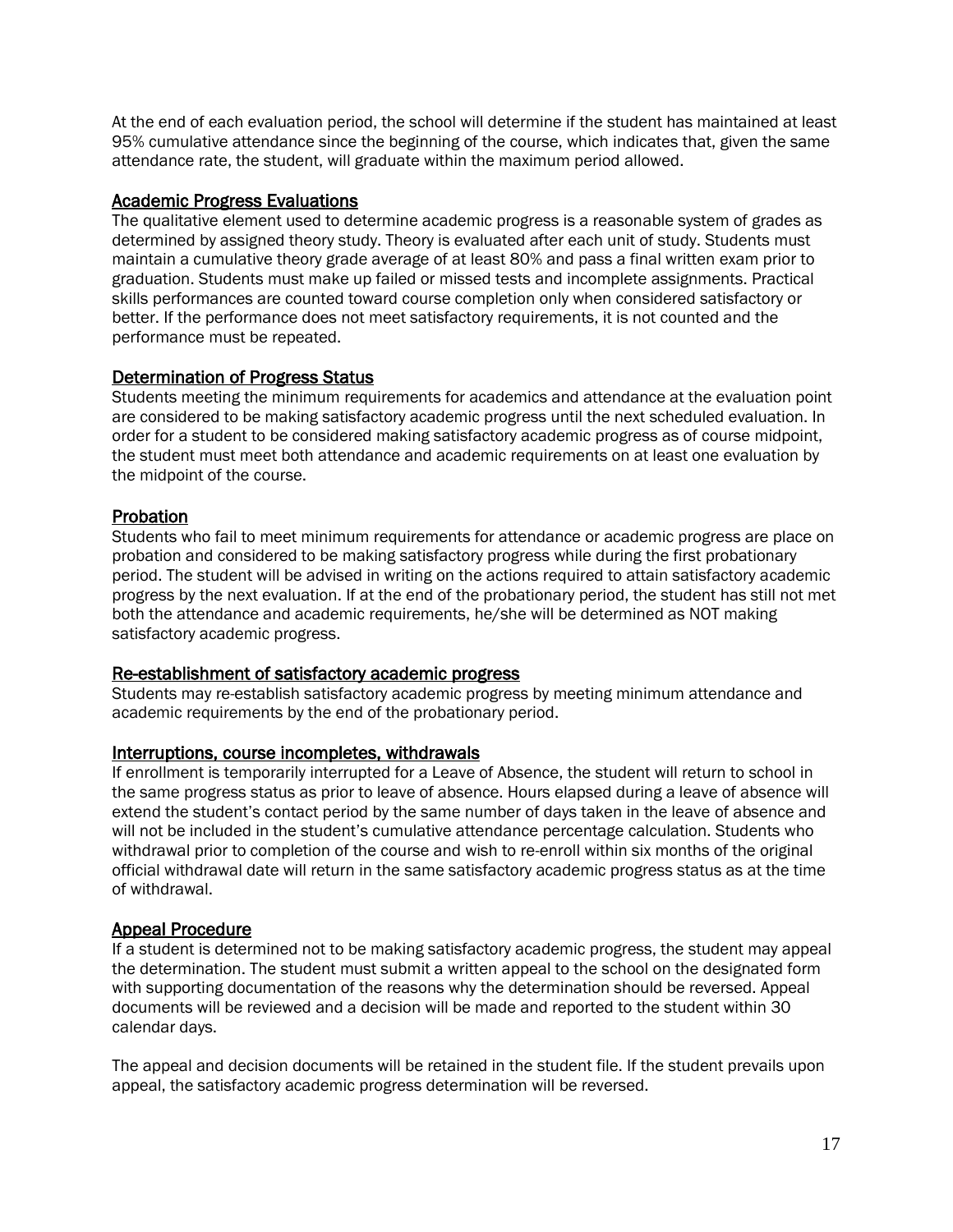# Code of Ethics

#### This code of ethics is a summary statement of the standards by which professionals agrees to conduct their practices and is a declaration of the general principles of acceptable, ethical, and professional behavior.

Professional Practitioners shall:

- Have a sincere commitment to provide the highest quality care to those who seek their professional service.
- Perform only those services for which they are qualified and represent their education, certifications, professional affiliations and other qualifications honestly.
- Acknowledge the inherent worth and individuality of each person, and, therefore, do not discriminate against clients or colleagues and work to eliminate prejudices in the profession.
- Strive for professional excellence through regular assessment of personal strengths, limitations, and effectiveness and by continued education and training.
- Actively support the profession through participation in local, state, and national organizations that promote high standards of practice of massage therapy.
- Work in the community towards the understanding and acceptance of the profession as a valuable health and/or beauty service; abide by all laws governing licensed practice and work for the repeal or revision of laws detrimental to the legitimate practice of the profession.
- Acknowledge the confidential nature of the professional relationship with a client and respect each client's right to privacy.
- Respect all ethical health care practitioners and work together amicably to promote health and natural healing.
- Conduct their business and professional activities with honesty and integrity and project a professional image in all aspects of their practices.
- Accept the responsibility to self, clients, and associates to maintain physical, mental, and emotional wellbeing.
- Respect the integrity of each person and, therefore, do not engage in any sexual conduct or sexual activities involving their clients.

# Cost of Attendance

Because of the financial situation in most American families and economy crisis, The New Age Spa Institute will not accept full payment of \$11,900.00.

We require only \$1,000.00 deposit for the student's registration fee, books and product kit and the remaining balance will be broken down in to monthly payments.

Payments must be made in person to the school Director or Manager only.

The New Age Spa Institute will acknowledge all payments with a written receipt.

If a student does not graduate within the contract period, additional training will be billed at the rate of \$25.00 per hour.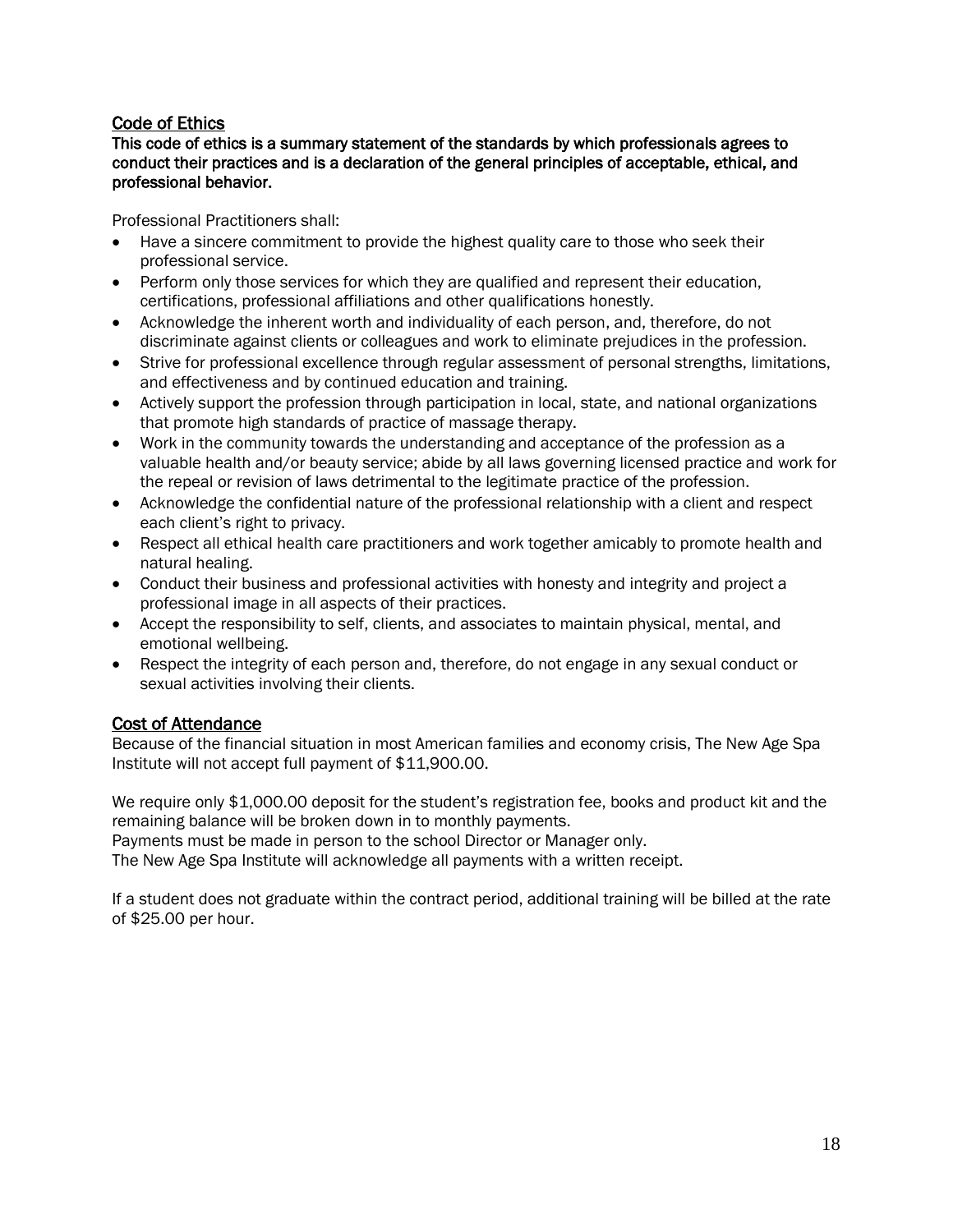# UPCOMING SCHEDULED CLASS START& END DATES

Part Time Evenings/Weekends: September 25, 2022 –August 30, 2023

# Total Cost: \$ 11, 900.00 (including tuition, registration fee, student kit, and portable massage table)

Registration Fee (Due with application)

| Tuition:                | \$10,900.00 |
|-------------------------|-------------|
| <b>Registration Fee</b> | \$100.00    |
| Student kit included:   | \$900.00    |

- Books
- Materials
- Supplies
- Product
- Portable massage table

| TOTAL: |  | \$11,900.00 |
|--------|--|-------------|
|--------|--|-------------|

Deposit for Enrollment: \$1,000.00

#### Admission Policies for Massage Therapy Training

A prospective student applying for any program must:

- 1. Be 18 years of age
- 2. Submit a complete application
- 3. Confirm graduation (high school diploma or receipt of GED).
- 4. Submit, upon acceptance to the program, a \$1,000.00 deposit (which includes a \$100.00 application/registration fee) to confirm enrollment. This deposit will be credited toward the tuition balance.
- 5. Submit a signed enrollment agreement on/before program start date.

#### Statement of Nondiscrimination

The New Age Spa Institute does not discriminate on the basis of sexual orientation, race, ethnicity, and place of origin, sex, religion, age, or physical disability.*Note: To practice massage therapy in Illinois, licensure is required.* Following the completion requirements, graduates of this program will have received 635 hours of instruction and clinical experience.

Exceeding the required 500 hours of instruction required by Illinois, students will be eligible to sit for the National Certification Examination for Massage, recognized by 38 states, including Illinois. Cost of the exam is \$265. The examination fee is in addition to the program costs.

Graduates must pass the exam before becoming eligible to apply to the Illinois Massage Board to become licensed therapists in this state. There is an additional \$175 fee to become licensed in Illinois and licensed massage therapists will have to take 24 hours of continuing education courses every other year to maintain their licensure status.The Illinois Massage Board mandates criminal background investigations of candidates for licensure.

Contact the Illinois Massage Board at 217-785-0800 for more information. In general, a positive finding related to felony convictions may severely limit clinical placements and/or job opportunities in the field.

Applicants for licensure in the State of Illinois must be 18 years of age and of good moral character and be able to pass a criminal background check.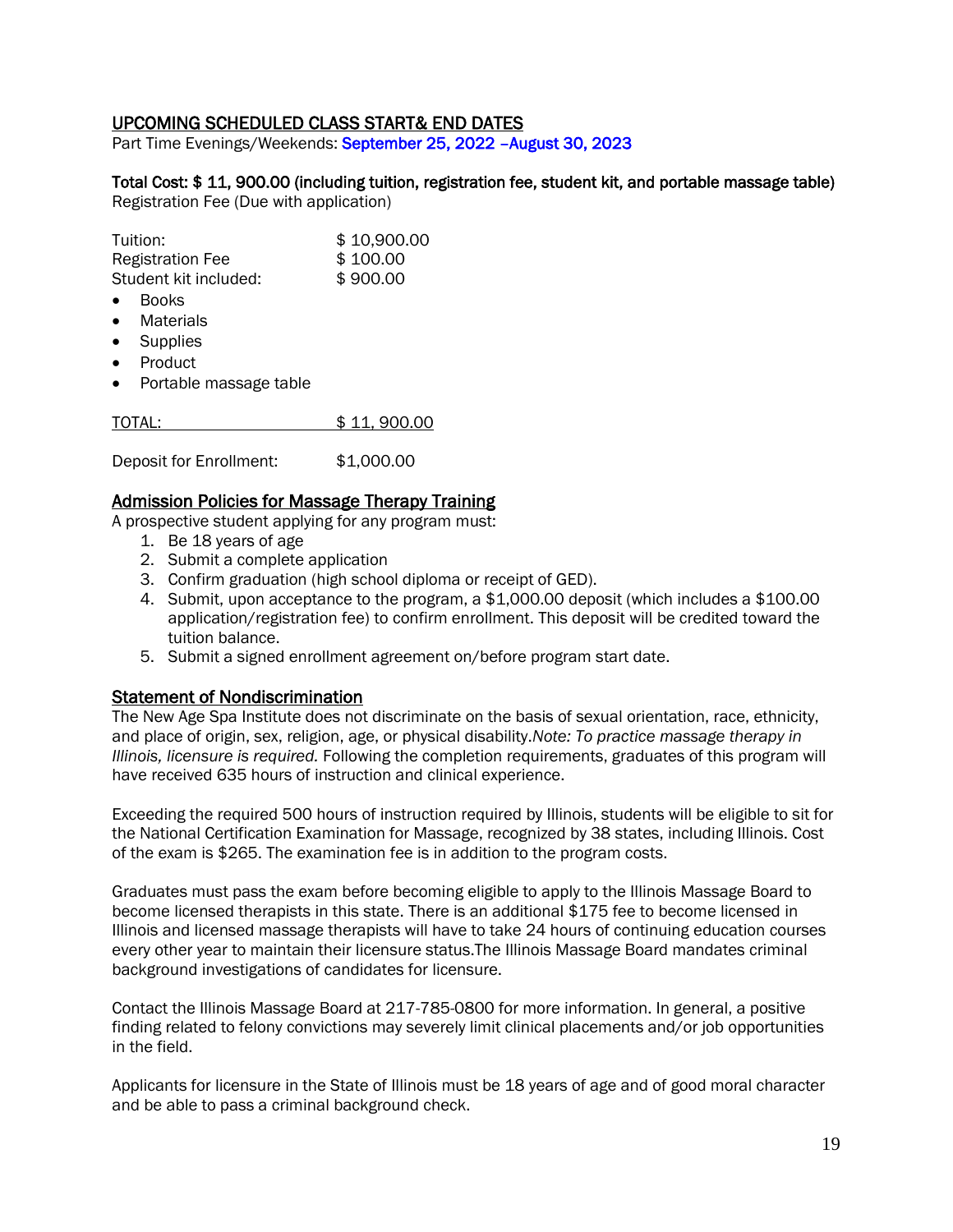# Student Clauses

NOTICE TO THE STUDENT: STUDENT CLAUSES

- 1. Do not sign this agreement before you have read it or if it contains any blank spaces.
- 2. This agreement is a legally binding instrument and is only binding when the agreement is accepted, signed, and dated by the authorized official of the school or the admissions officer at the school's principal place of business. Read all pages of this contract before signing.
- 3. You are entitled to an exact copy of the agreement and any disclosure pages you sign.
- 4. Any changes in this agreement must be made in writing and shall not be binding on either the student or the school unless such changes have been approved in writing by the authorized official of the school and by the student. All terms and conditions of the agreement are not subject to amendment or modification by oral agreement.
- 5. The Director or designee of The New Age Spa Institute is responsible for procuring, soliciting, or enrolling the student
- 6. This agreement and the school catalog constitute the entire agreement between the student and the school.
- 7. Every assignee of a student Enrollment Agreement takes it subject to all claims and defenses of the student or his successors in interest arising under the agreement.
- 8. The school does not guarantee the transferability of credits to another school, college, or university. Credits or coursework are not likely to transfer; any decision on the comparability, appropriateness, and applicability of credit, and whether credit should be accepted is the decision of the receiving institution.

# Consumer Information

Please refer to the last page of this catalog for the Disclosure Information for the most current reporting period.